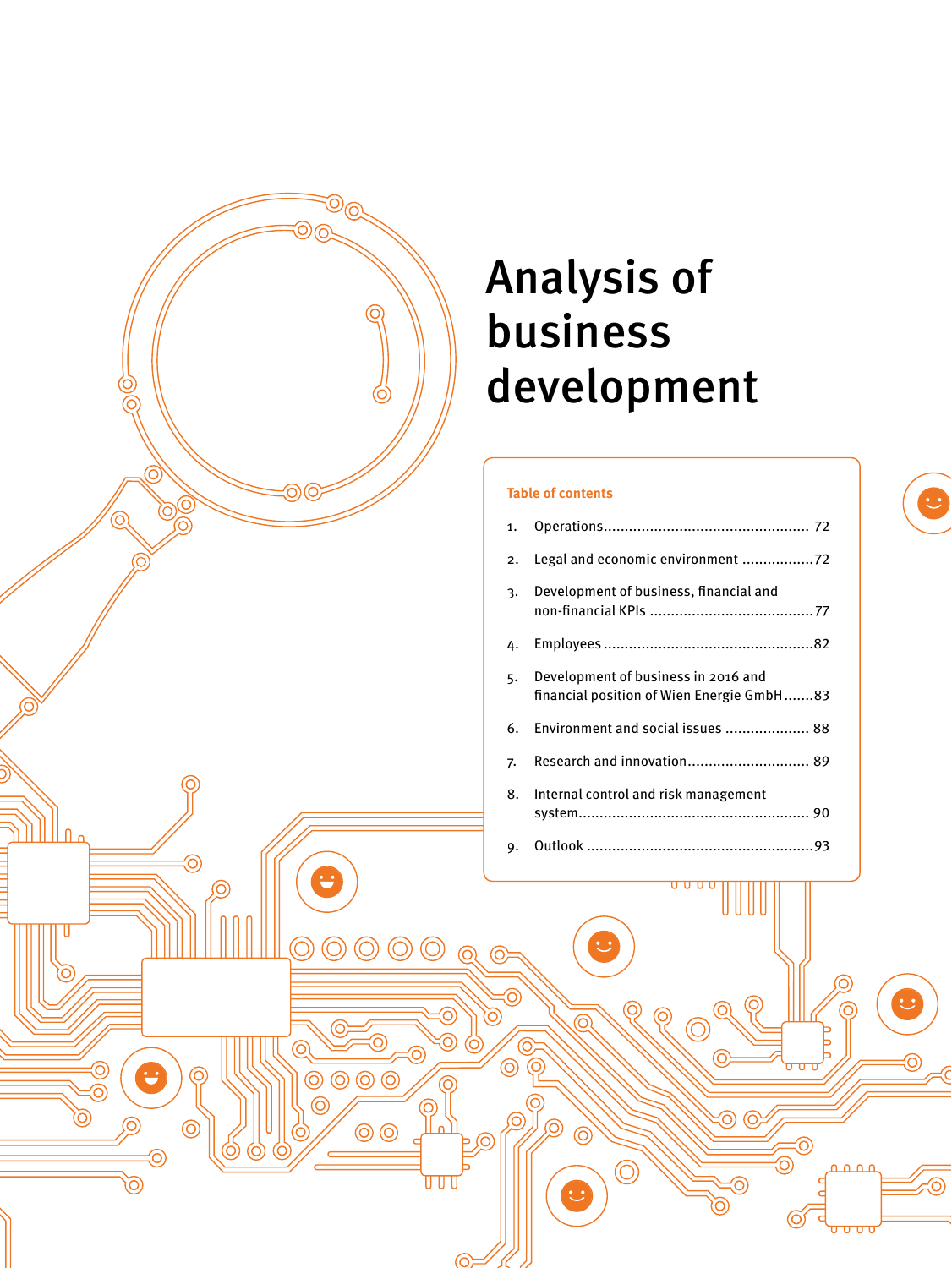## **1. Operations**

Wien Energie is the largest regional energy services provider in Austria, providing more than two million people, approximately 230,000 businesses, industrial facilities and public buildings, as well as around 4,500 farms in Vienna, Lower Austria and Burgenland with electricity, natural gas, heat, district cooling and innovative energy services. Wien Energie GmbH produces electricity and heat from renewable energy sources, thermal waste recycling and high-efficiency cogeneration power plants. Wien Energie GmbH is also active in the field of telecommunications, where it provides additional services. Wien Energie GmbH is a wholly-owned subsidiary of Wiener Stadtwerke Holding AG.

## **2. Legal and economic environment**

#### **The energy and climate policy of the European Union**

In July 2016, the European Commission published a summer package on the Energy Union and to implement the 2030 Climate and Energy Framework. This included:

- A proposal for a regulation to set binding national annual targets for Member States to reduce greenhouse gas emissions between 2021 and 2030 (effort sharing) in the non-ETS sector
- A proposal for a regulation on the inclusion of emissions and the reduction of greenhouse gases from land use, land use change and forestry (LULUCF sector)
- An announcement by the European Commission concerning a strategy for low-emission mobility

The European Commission's programme of work for 2017 also comprises, in addition to ten general focal areas, work with a focus on energy policy. At the end of 2016, the European Commission published its so-called winter package, which contains specific proposals for the energy sector:

- An announcement on smart financing for smart buildings
- An overhaul of the Buildings Directive and the Energy Efficiency Directive
- A change to the Energy Market Design Directive
- A change to the Renewable Energies Directive (including the sustainability of bioenergy)
- A change to the Governance Directive
- A change to the directives concerning security of supply in the areas of electricity and gas
- An initiative to accelerate innovative work in the field of environmentally-friendly energy sources

Furthermore, the European Parliament and the Council are called upon to give priority to legislative proposals that have already been submitted, such as the gas supply package, the EU's emissions trading system and the associated rules on sharing the burden, as well as the initiative to reduce greenhouse gases from land use and forestry. The implementation of the action plan for the circular economy also comprises several documents: a strategy for the use, recycling and re-use of plastics; water-related measures; an initiative to eliminate legal, technical or practical bottlenecks at the interface to chemical, productspecific and waste-specific legal regulations; monitoring frameworks for the circular economy.

According to the ideas of European Commission, Union law should be simplified and generate fewer costs. The 'Streamlining monitoring and reporting obligations in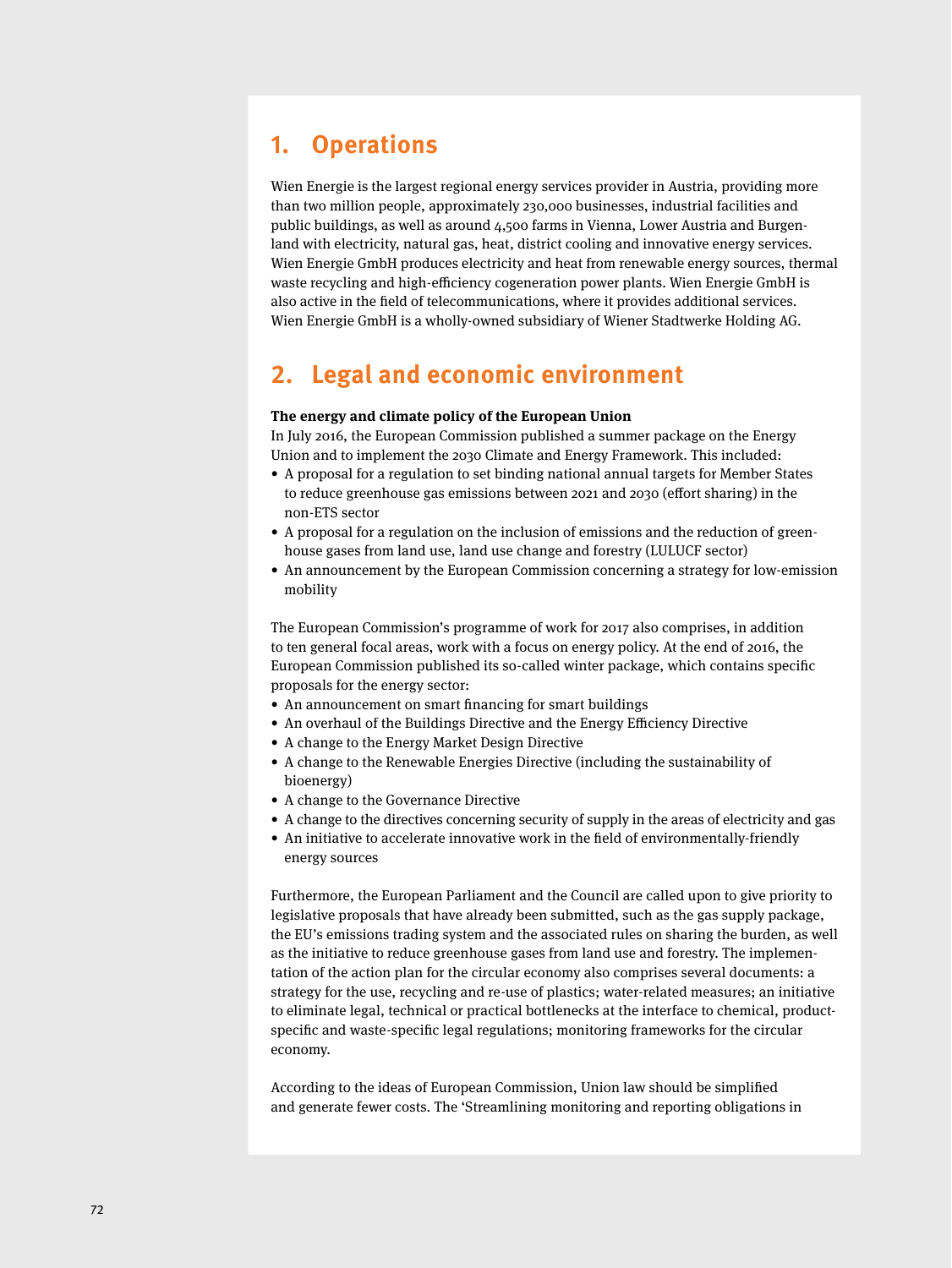environment policy' consultation was held as part of the REFIT programme of the European Commission. The issues related to different areas of environmental law. In view of this and with regard to the gas crises in the winters of 2006 and 2009, the European Commission presented a package of legislative and non-legislative measures in February 2016, which comprised a strategy for the production of heat and cooling, a revised regulation on the security of the supply of gas, a resolution on energy-related intergovernmental agreements and strategies for LNG and storing gas. This has led to a range of different implementation measures, with more to follow.

The European Commission's sector investigation of capacity mechanisms was launched in eleven Member States – including Germany, France and Poland – in 2015. Austria is not part of this investigation. In April 2016, the Directorate General Competition presented its initial findings concerning the capacity mechanisms.

The Agency for the Cooperation of Energy Regulators (ACER) submitted a recommendation back in autumn 2015 to split the Austro-German price zone. It is ACER's job to monitor and regulate Europe's energy markets with a view to ensuring transparency and stability. The conflict between Germany and its neighbours has been brewing since 2012 given that German surplus capacities from renewable energies regularly overload the grids in these countries. From the point of view of the German Federal Network Agency, it is necessary to introduce a bottleneck management system at the Austro-German border by 3 July 2018. The current decisions are the subject of controversial legal discussions and ongoing or pending legal proceedings to review the formal legitimacy and material merits of the measures to split the price zones.

#### **The energy and environmental policy of Austria**

In line with the European energy and climate targets set as part of the energy union to be achieved by 2030, an Austrian energy and climate strategy for 2030 is being drawn up. The new Energy and Climate Strategy 2030 will be part of the national energy and climate plans.

The new national green book for an integrated energy and climate strategy was published in June 2016. It is intended to form the basis of an informed and fact-based discussion on an integrated energy and climate strategy in Austria, and was divided into four parts (the status quo, the developments and consequences for the Austrian energy and climate strategy, a comparison of different scenarios and studies concerning the development of the Austrian energy system and greenhouse gas emissions in Austria, the mission statement of the future energy and climate policy focusing on sustainability, security of supply, competitiveness and affordability). A consultation was ongoing on this matter until September 2016.

Through the government's law on energy efficiency ( $EEffG$ ), Austria meets its obligations under the Energy Efficiency Directive (2012/27/EU – EED). The aim of the law on energy efficiency, which came into effect in 2014, is to stabilise end energy consumption at 1,050 petajoules by 2020 through a range of energy efficiency measures. As part of implementing the law on energy efficiency, the energy efficiency monitoring office reviews the energy savings achieved within the scope of this federal law every year, to the extent that these were achieved as a result of energy services or other energy efficiency measures, and summarises the respective results in a report. According to information provided by the monitoring office, 156.9 petajoules of cumulative energy savings (notwithstanding possible corrections) were achieved in the first reporting periods, corresponding to around 51 percent of the Austria's overall target of 310 petajoules. Companies deemed to be 'large'

Surplus capacities in Germany are overloading the grids in neighbouring countries

Austria is working on a new energy and climate strategy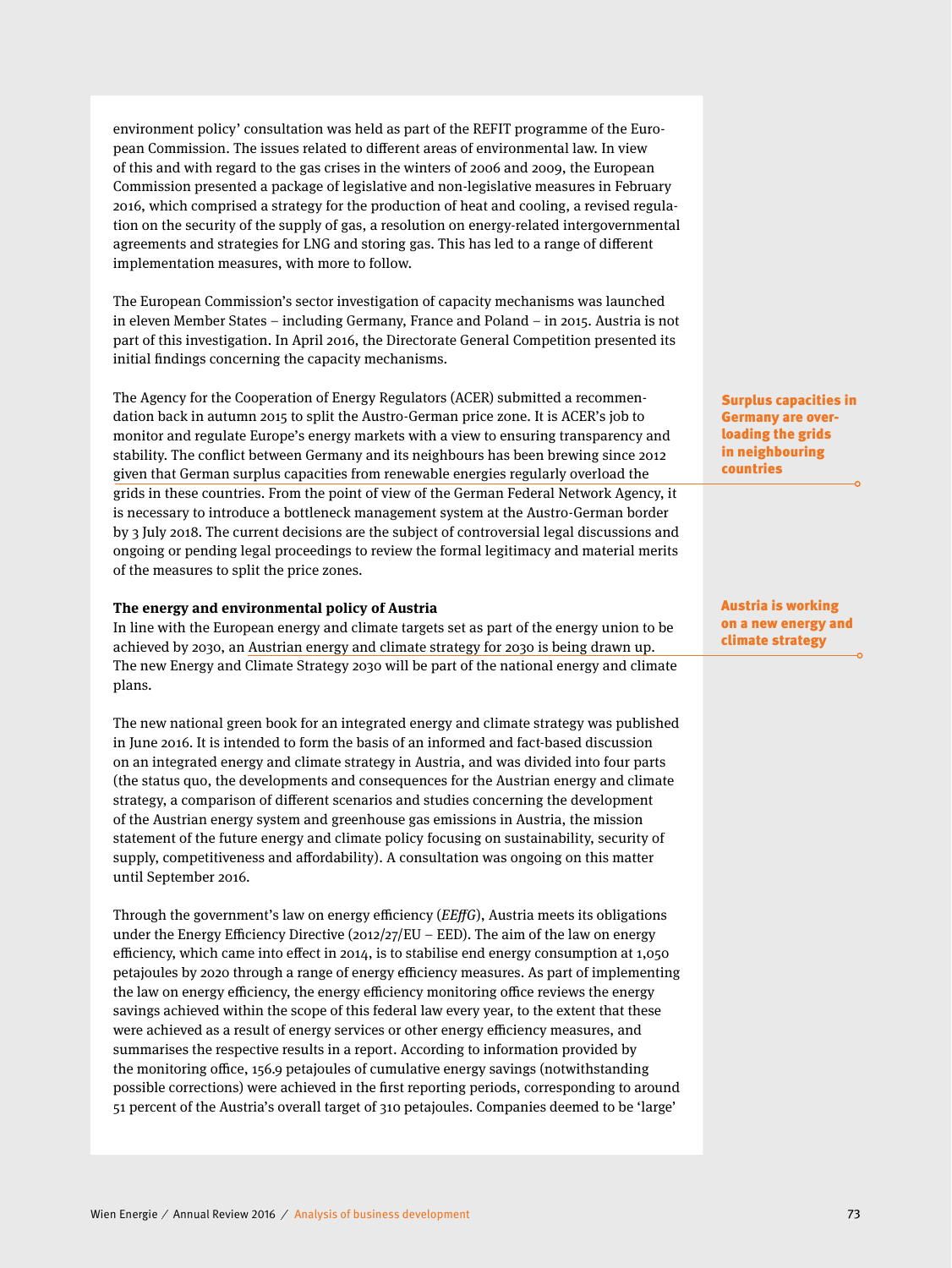under the law on energy efficiency ( $EEffG$ ), including Wien Energie, were required, under Art. 9 *EEffG*, to introduce a recognised management system including an internal or external energy audit, or conduct an external energy audit, by 1 December 2015.

The Federal Ministry of Agriculture, Forestry, Environment and Water Management, as well as the Federal Ministry for Transport, Innovation and Technology, have put together a package of measures totalling EUR 72 million, in cooperation with car importers, to accelerate the launch of e-mobility on the market in Austria. The focal points of the e-mobility package include a subsidy when buying e-vehicles and incentives to develop a comprehensive network of charging stations (condition: electricity entirely from renewable energy sources).

#### **Economic factors**

In 2016, Austria's gross domestic product (GDP) expanded by 1.5 percent over the prior year. Growth was driven by both consumer and investor demand, while the contribution of the export industry to GDP growth was negative. This means that growth in Austria is just below the OECD and EU averages.

Private consumer spending (including that of private not-for-profit organisations) increased by 0.4 percent, while public spending only saw a 0.3 percent increase.

Gross fixed capital formation also rose despite losing momentum in the course of the year. Domestic companies again invested more in equipment, while the demand for buildings fell.

As a result of even lower energy and fuel costs, the average rate of inflation in 2016 was just 0.9 percent, despite a significant rise in rental prices.

The supply-driven rise in employment since 2012 waned somewhat in 2016. The unemployment rate in Austria in 2016 fell from 6.0 percent to 5.7 percent due to an increase in employment figures (according to the Eurostat definition). This means that Austria is in eighth place in Europe. The unemployment rate in the EU–28 was 8.2 percent.

While the US Federal Reserve raised interest rates again in December 2016 (to a range between 0.5 percent and 0.75 percent), the European Central Bank (ECB) continued to pursue a highly expansive monetary policy aimed at boosting inflation and achieving its price stability target of two percent. In order to achieve this, the base lending rate was cut to zero percent in April 2016 and the programmes to buy government-issued bonds were extended and expanded.

2016 was the fourth warmest year on record

The market launch of e-mobility is to be

accelerated

#### **Temperature developments**

2016 was the fourth warmest year on record at the Central Institute for Meteorology and Geodynamics (ZAMG), records that go back almost 250 years. Despite many months with high levels of precipitation, 2016 saw four percent more sunshine than an average year. A particularly noteworthy fact is that there were virtually no extended periods of very cool or cold weather. Ten months with above-average temperatures stood in contrast to just two cold months. Measured in terms of the total heating degree days, the standard parameter for temperature-related energy requirements, the temperatures prevailing in the supply area of Wien Energie during the reporting period were 0.1 percent higher than the comparable value of recent years, and 5.5 percent higher than in the prior year. These temperatures also had a positive impact on the business development of Wien Energie GmbH compared to the previous year – which was the second warmest year on record at the ZAMG.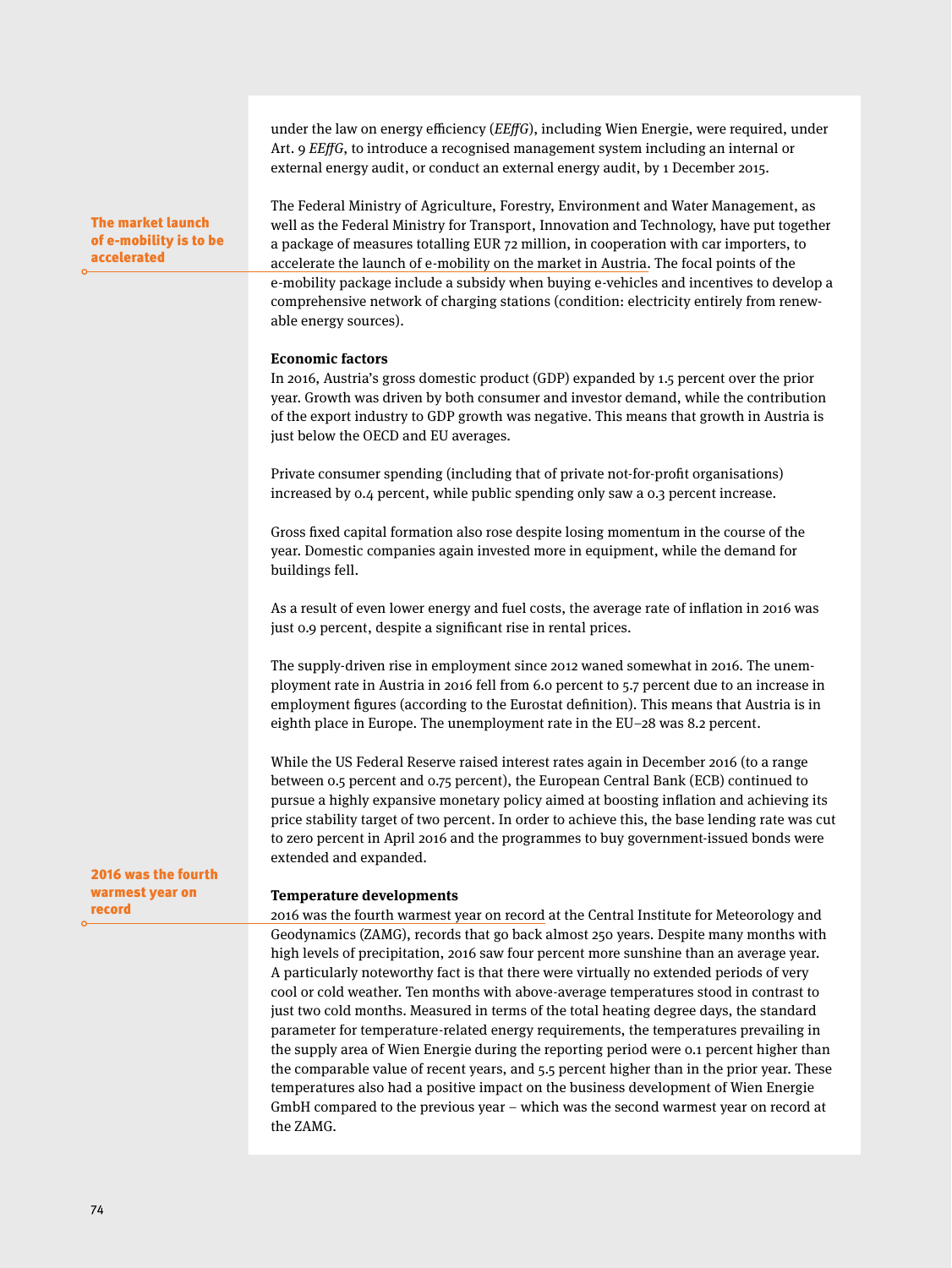#### **Development of crude oil prices**

The price of Brent crude oil fell to its lowest level in twelve years in January 2016. It has, however, since recovered considerably and, at the end of the financial year, was at around USD 55 per barrel. This is approximately reflected in the amount of the marginal production costs. The main reason behind the recovery of the oil price may be the decisions made by the Organisation of Petroleum-exporting Countries (OPEC). After extensive talks, the 13 member countries agreed in December on the first cut in production since 2008. According to the agreement, a maximum of 32.5 million barrels will be produced per day – 1.1 million fewer barrels than in October. In addition, Russia also announced its intention to cut production levels.

#### **Development of natural gas prices**

Gas prices fell to their lowest level in six years in April 2016. Since this time, they have gradually risen to almost two cents per kilowatt hour, although the stable situation in Ukraine and the well-filled gas storage facilities in Europe led to a comfortable supplyside situation. Prices were boosted primarily as a result of the demand for power plant gas. 16.5 terawatt hours of additional electricity was generated by gas-fired generation plants last year in Germany alone compared to 2015.



in USD/bbl and EUR/bbl in ct/kWh





Wien Energie Energiewirtschaft



Source: Thomson Reuters (ICE) Source: Thomson Reuters (EEX NCG) or

#### **Development of electricity prices**

January and February 2016 saw electricity spot market prices fall sharply, driven by falling prices on commodities markets, the high energy yield from wind power and the relatively mild weather last winter. New lows for forward prices not seen since the beginning of the liberalisation of the electricity market were the result. However, the drop in prices was offset by higher commodity prices, above all for coal, in the first half of 2016. Prices rose further at the beginning of the fourth quarter, after the French state-owned company Électricité de France (EDF) had to take 21 of its 58 French nuclear reactors off the grid for safety inspections.

OPEC agreed on its first cut in production in eight years

Natural gas marks a turning point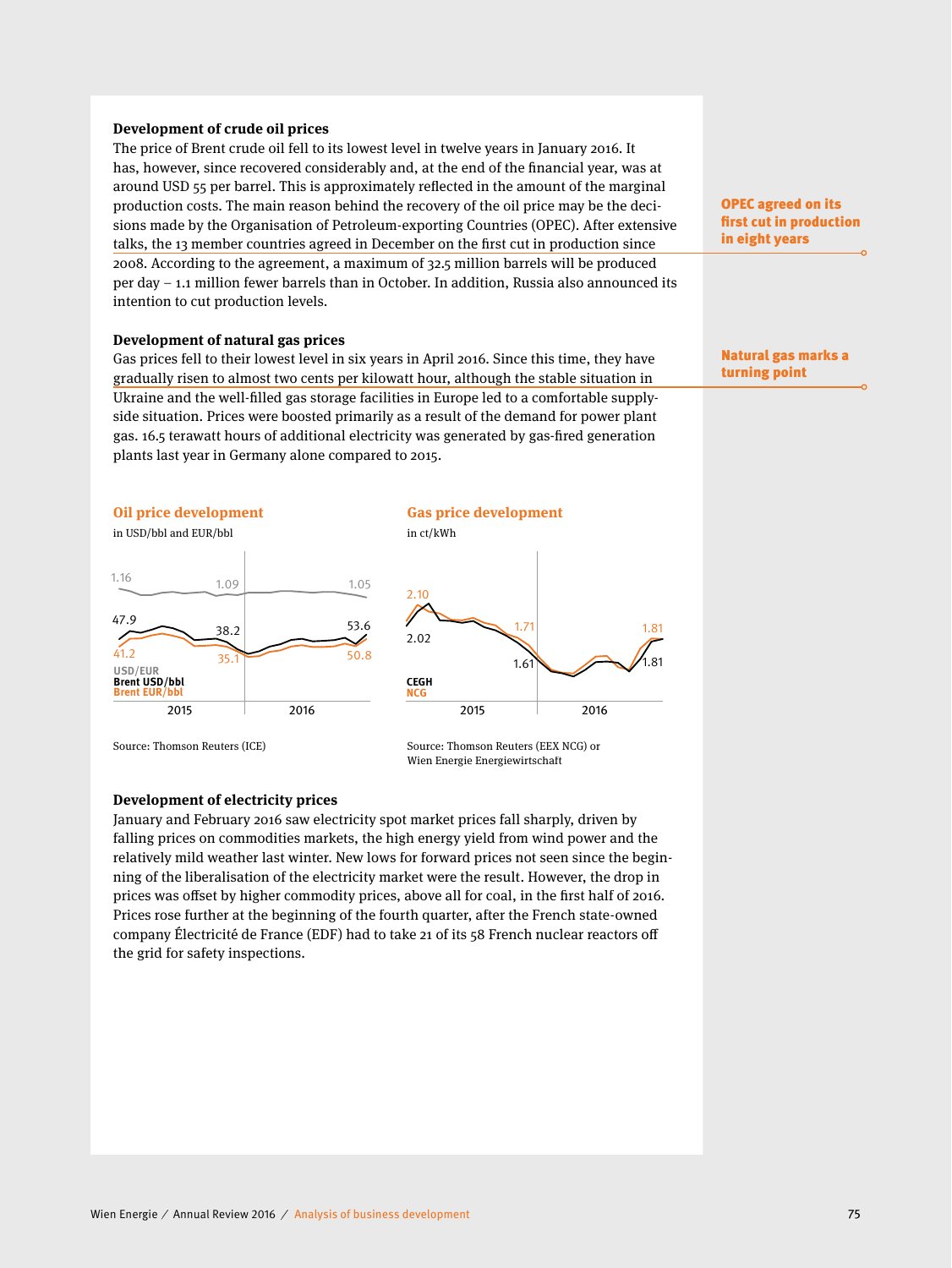#### Development of prices for CO<sub>2</sub> emission certificates

The price of CO<sub>2</sub> emission certificates does not have the desired steering function

As was the case in the electricity market, the  $\mathrm{CO}_2$  price fell sharply at the start of the year. Additional pressure was put on prices as result of the Brexit vote. The result was prices of little more than four euro per tonne. Since then, pollution rights have been fluctuating between four and six euro per tonne. Such a low price for CO<sub>2</sub> emissions does not have the desired steering effect from an environmental standpoint. Consequently, emissions targets are expected to be tightened by the political decision-makers in the fourth phase of the European Emissions Trading System (EU ETS).



10 January 2017

Source: Base/Peak (EEX market price), Source: Thomson Reuters (ICE), 10 January 2017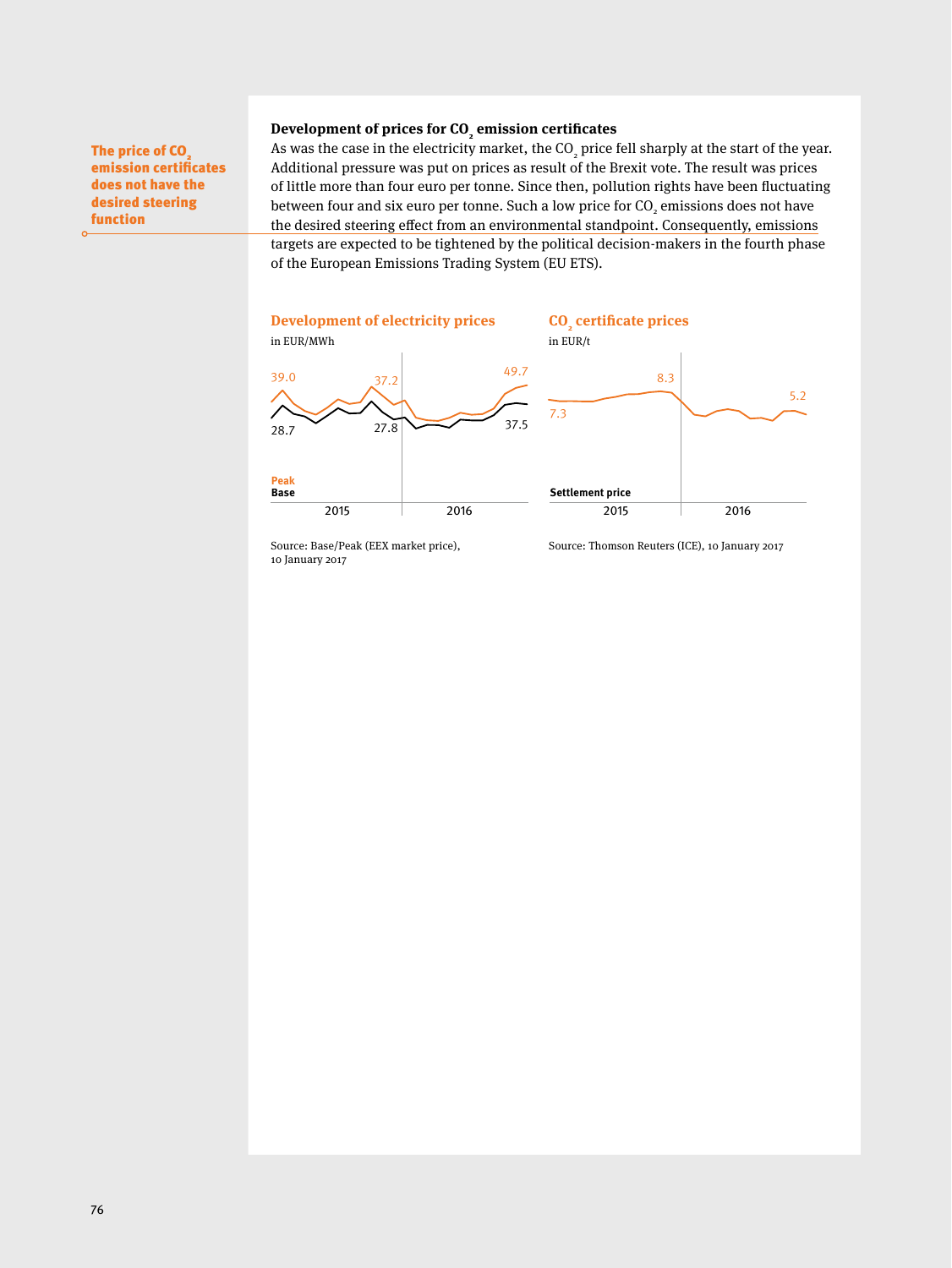# **3. Development of business, financial and non-fi nancial KPIs**

### **Factors influencing financial results**

An application was made to the City of Vienna to send a total of 201 employees of Wien Energie and employees transferred to WienIT into retirement so as to optimise organisational structures, further reduce personnel costs and thus to improve efficiency. These retirement applications for civil servants were accepted by the City of Vienna's council staff committee (Gemeinderätliche Personalkommission). This means that 79 people retired from Wien Energie in 2016. The remaining retirements are planned for the coming years.

Another issue affecting Wien Energie Group division is the merger of EnergieAllianz Austria GmbH (EAA) with e&t Handelsgesellschaft m.b.H. e&t was a sister company of EAA, performing the electricity trading activities of Wien Energie, as well as the electricity and gas trading activities of EVN and Burgenland Holding. As a result of the merger, these trading volumes have been included in the Wien Energie Group in accordance with the level of investment, i.e. 45 percent. However, these transactions have virtually no effect on net income, which means that there is no material earnings effect.

### **Notes to the Profit and Loss Account of Wien Energie**

The profit and loss account of the Wien Energie Group division contains a summary of the results of Wien Energie GmbH and its investments according to the current list of holdings.

| in EUR million                          | 2016       | 2015       | $+/-$    | $+/-%$   |
|-----------------------------------------|------------|------------|----------|----------|
| Turnover*                               | 2,056.7    | 1,853.1    | 203.6    | 11.0     |
| Change in inventory                     | 0.1        | 0.0        | 0.1      | n.c.     |
| Other own work capitalised              | 0.6        | 2.8        | $-2.2$   | $-77.5$  |
| Other operating income <sup>*</sup>     | 20.0       | 57.7       | $-37.8$  | $-65.4$  |
| Cost of materials and services          | $-1,481.2$ | $-1,252.3$ | $-228.9$ | $-18.3$  |
| Personnel expenses                      | $-290.5$   | $-237.6$   | $-52.9$  | $-22.3$  |
| Depreciation and amortisation           | $-91.0$    | $-85.2$    | $-5.8$   | $-6.8$   |
| Other operating expenses                | $-218.2$   | $-238.3$   | 20.0     | 8.4      |
| Earnings before interest and tax (EBIT) | $-3.6$     | 100.3      | $-103.9$ | $-103.6$ |
| Financial result                        | $-76.0$    | $-72.1$    | $-4.0$   | $-5.5$   |
| Earnings before tax (EBT)               | $-79.6$    | 28.2       | $-107.8$ | $-382.4$ |

#### **Profit and loss account**

\* The Accounting Amendment Act (RÄG 2014) resulted in revenues from the provision of personnel, rental income, income from the reversal of building grants and income from additional electricity-related business previously reported under other operating income being reclassified as turnover in 2016. The values for 2015 were also correspondingly adjusted to improve comparability.

n.c.: not calculable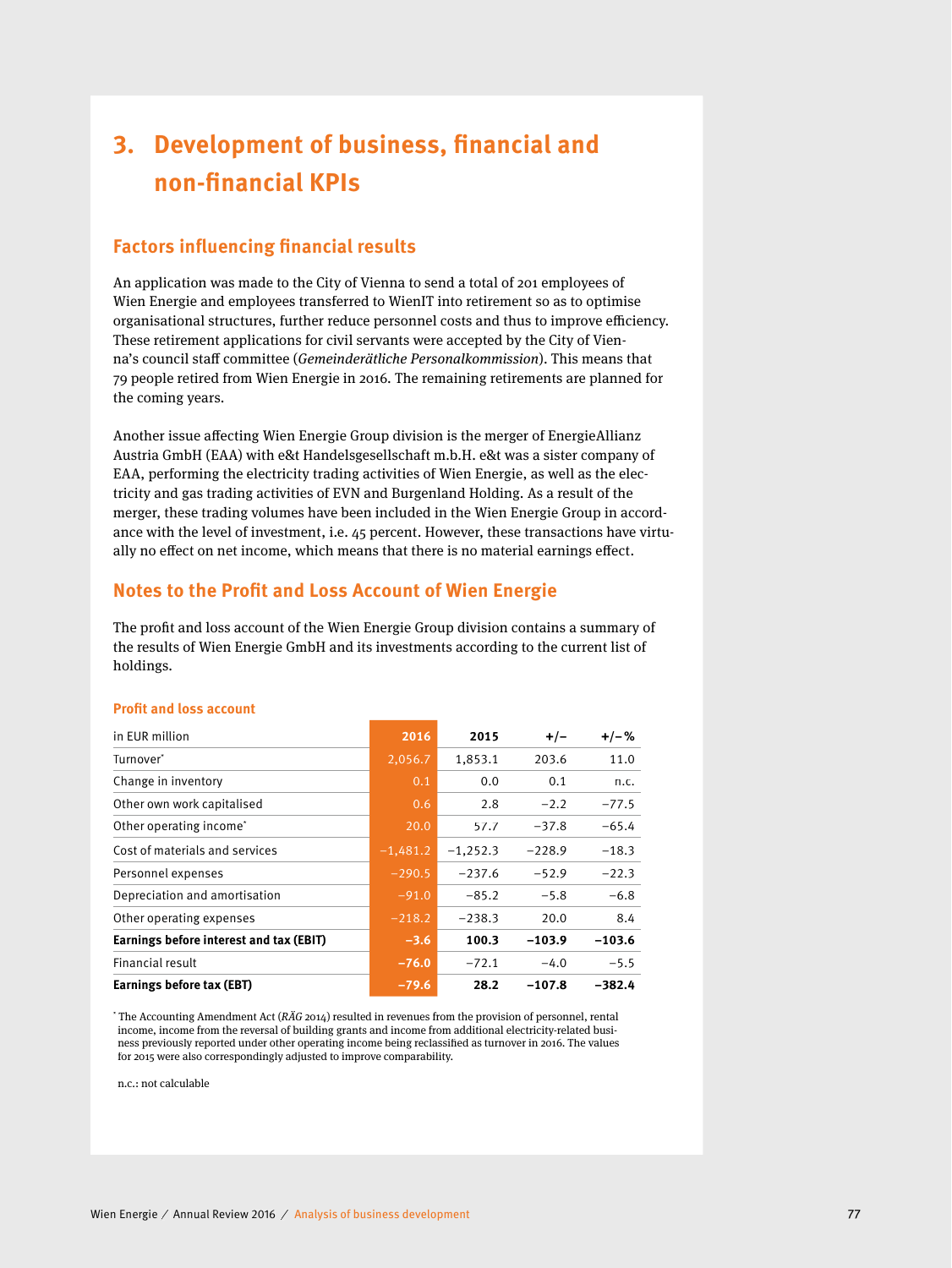The merger of EnergieAllianz Austria and e&t Handelsgesellschaft increased turnover

#### **Turnover**

Turnover of the Wien Energie Group division amounted to EUR 2,056.7 million in the 2016 financial year, representing a year-on-year increase of EUR 203.6 million. This increase is largely due to the merger of EnergieAllianz Austria GmbH with e&t Handelsgesellschaft m.b.H. and the associated additional electricity and gas trading turnover. However, this only had a very limited effect on earnings.

#### **Other own work capitalised**

The decline in own work capitalised compared to the prior year is due to the completion of the Spittelau waste incineration plant and the Arsenal district heating plant in the prior year.

#### **Other operating income**

Both income from the reversal of provisions and other income were lower in 2016 than in 2015. One reason for this is that there were no extraordinary items in the income from system service fees in 2016, which was the case in the prior year.

#### **Cost of materials and services**

The cost of materials and services is mainly composed of the costs incurred for gas used to produce electricity, heat and cooling, as well as for procuring energy from third parties and electricity, gas and heat for resale. EUR 228.9 million more was spent on materials compared to the prior year. This rise is largely due to the merger of EnergieAllianz Austria GmbH with e&t Handelsgesellschaft m.b.H.

#### **Personnel expenses**

The rise in personnel expenses is largely due to the additions to pension provisions. The additional expense for severance pay also served to increase expenses, caused by the restructuring measures – already set out under 'Factors influencing financial results' – as well as the cost of employees now included in the Wien Energie Group division as a result of the merger of EnergieAllianz Austria GmbH with e&t Handelsgesellschaft m.b.H.

#### **Depreciation and amortisation**

Depreciation and amortisation in the 2016 financial year amounted to EUR 91.0 million, which represents a year-on-year increase of EUR 5.8 million. This deviation is largely due to the capitalisation of the IT projects SAP Core Neu, CRM Plus and the usufruct rights in the telecommunications field, as well as unscheduled write-downs of wind power projects.

#### **Other operating expenses**

The reduction of EUR 20.0 million in other operating expenses compared to 2015 is primarily due to the successful implementation of measures to improve efficiency as part of the E17 project of Wien Energie GmbH.

#### **Earnings before interest and tax (EBIT)**

In total, the EBIT of the Wien Energie Group division in 2016 amounted to EUR –3.6 million, EUR 103.9 million less than in the prior year.

#### **Financial result**

The financial result fell by EUR 4.0 million compared to the prior year. This stems from lower income from investments, unscheduled write-downs of financial assets and the change in the actuarial interest rate for pension obligations. In contrast, additions made to financial assets, which were required for the first time in connection with the Accounting Amendment Act ( $R\ddot{A}G$  2014), had a positive effect.

Expenses for severance pay have risen as a result of restructuring measures

EBIT amounts to EUR –3.6 million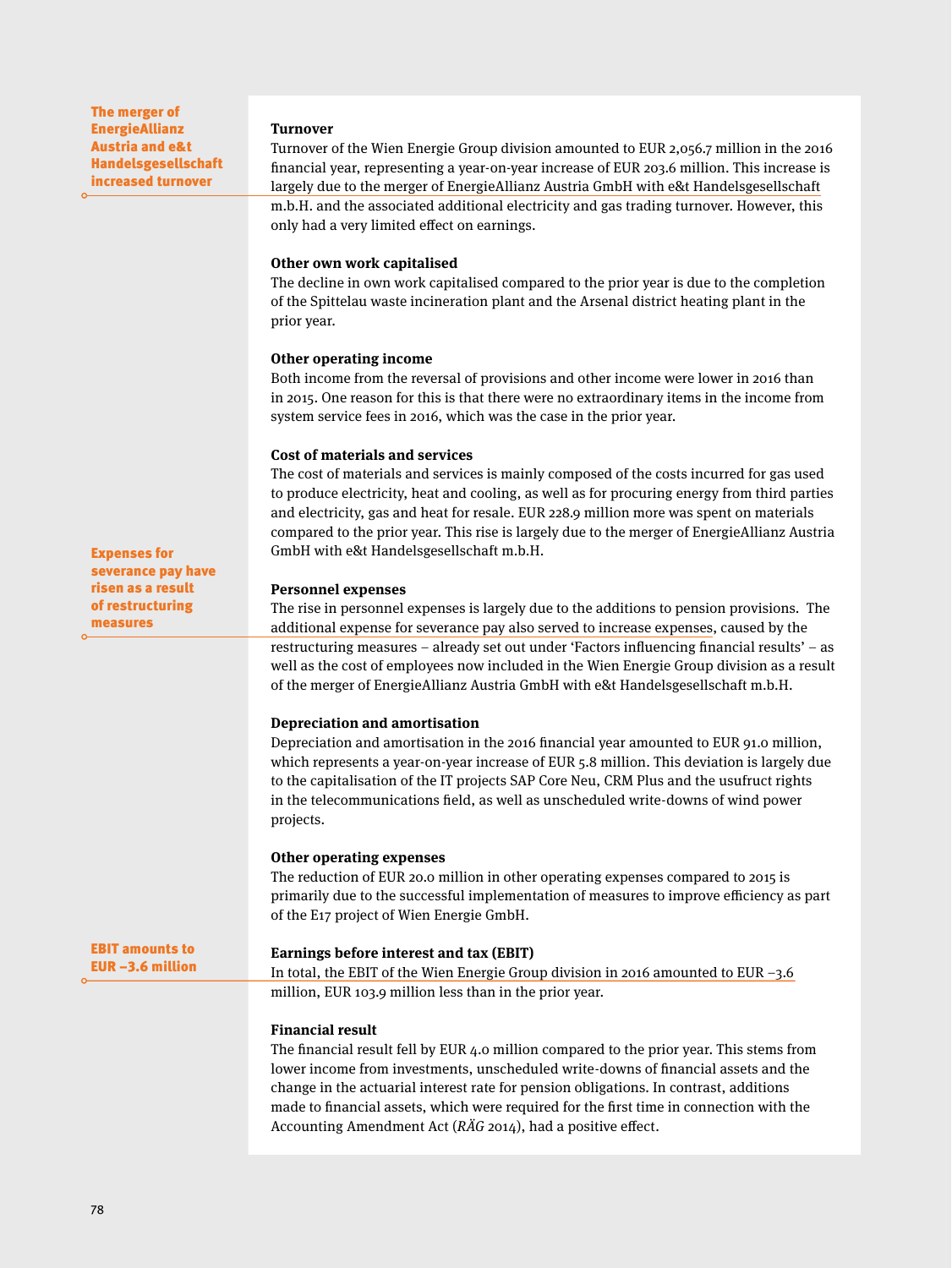#### **EBT**

Taking the financial result into account, the Company recorded EBT of EUR  $-79.6$  million for the 2016 financial year.

#### **Headcount-related KPIs**

| in TEUR                | 2016  | 2015  | $+/-$ | $+/-\%$ |
|------------------------|-------|-------|-------|---------|
| Turnover per employee* | 775.5 | 691.5 | 83.9  |         |

\* The headcount corresponds to the average FTE.

In the 2016 financial year, turnover per employee was TEUR 775.5 on average, TEUR 83.9 higher than in the prior year. The primary reason for this was the 11.0 percent rise in turnover caused by the merger of EnergieAllianz Austria GmbH with e&t Handelsgesellschaft m.b.H. Earnings before interest, taxes, depreciation and amortisation (EBITDA) fell by EUR 98.0 million in a year-on-year comparison, heavily affected by extraordinary items. Correspondingly, EBITDA per employee fell by TEUR 36.2 to TEUR 33.0.

#### **Investments**

Wien Energie made investments totalling EUR 74.0 million in the 2016 financial year, representing a year-on-year decrease of 44.7 percent.

#### **Investments**

| in EUR million           | 2016 | 2015  | $+/-$   | $+/-%$  |
|--------------------------|------|-------|---------|---------|
| Intangible assets        | 13.6 | 13.7  | $-0.2$  | $-1.4$  |
| Tangible assets          | 36.0 | 114.1 | $-78.1$ | $-68.4$ |
| Financial assets         | 24.4 | 6.1   | 18.4    | 301.9   |
| <b>Total investments</b> | 74.0 | 133.9 | $-59.9$ | $-44.7$ |

Investments in 2016 financial year were broken down as follows:

Investments in intangible assets relate to usufruct rights to telecommunications networks, as well as capitalisations for software developments. Investments in tangible assets relate primarily to additions associated with the construction of the Andlersdorf wind farm, the Leopoldau e-heater, the expansion of district heating connections, refrigeration and heating centres, as well as photovoltaic power plants and operationally necessary expansions in thermal production. The year-on-year decline is mainly the result of the completion of large projects such as the Pottendorf wind farm and the Spittelau waste incineration plant.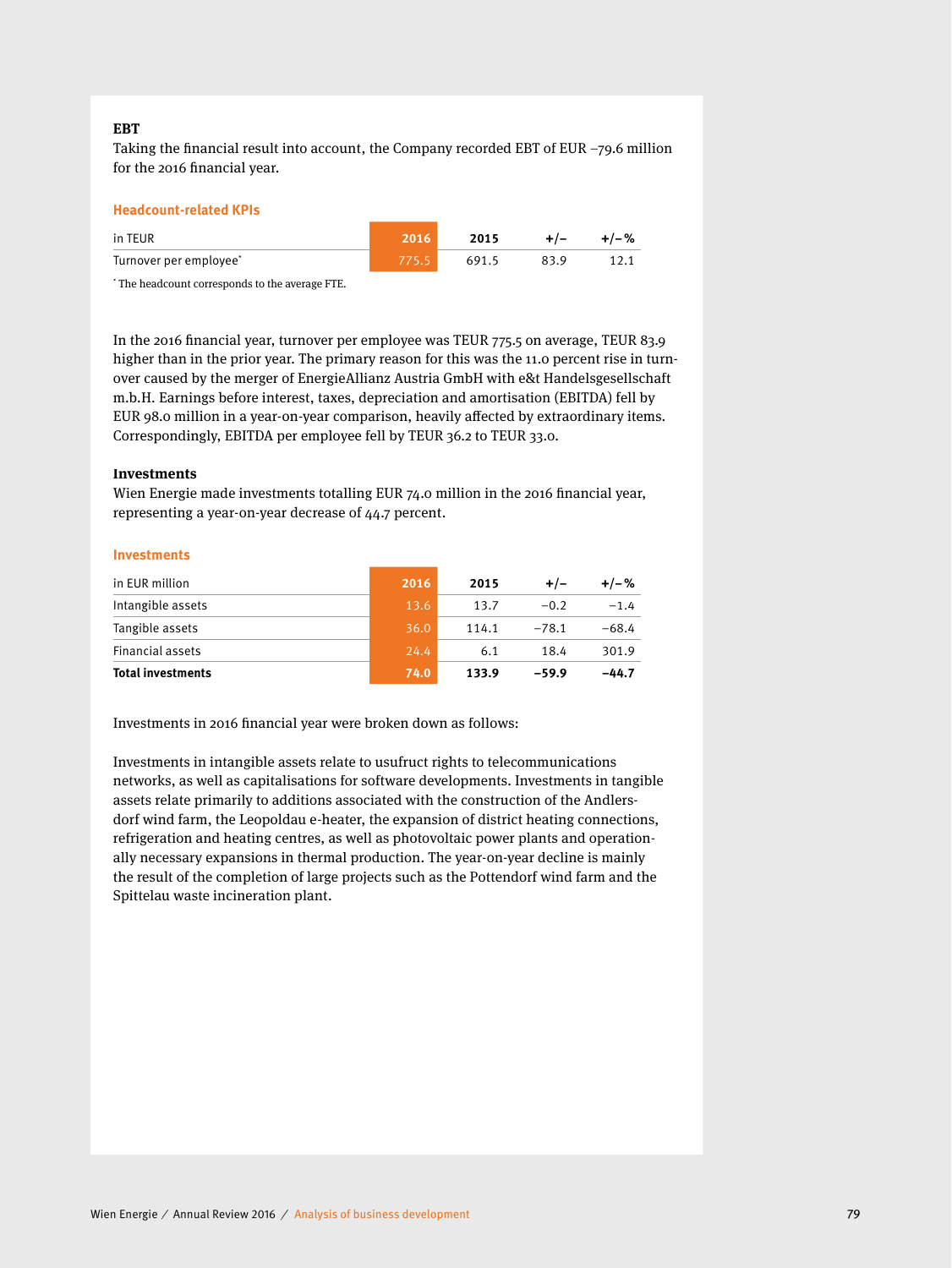Investments in financial assets stemmed, among other factors, from the participation in Aspern Smart City Research GmbH, as well as the Oberwaltersdorf and Glinzendorf wind power projects.

| Non-financial performance indicators |  |  |
|--------------------------------------|--|--|
|--------------------------------------|--|--|

| Energy in $GWh^1$ | 2016     | 2015     | $+/-$    | $+/-%$ |
|-------------------|----------|----------|----------|--------|
| Production        |          |          |          |        |
| Electricity       | 5,872.2  | 5,011.3  | 860.9    | 17.2   |
| Heat              | 5,374.2  | 4,981.9  | 392.3    | 7.9    |
| <b>Total</b>      | 11,246.4 | 9,993.2  | 1,253.2  | 12.5   |
| <b>Sales</b>      |          |          |          |        |
| Electricity       | 9,280.8  | 9,444.0  | $-163.2$ | $-1.7$ |
| Gas               | 6,627.9  | 6,632.8  | $-4.9$   | $-0.1$ |
| Heat              | 5,992.7  | 5,681.0  | 311.7    | 5.5    |
| <b>Total</b>      | 21,901.4 | 21,757.8 | 143.6    | 0.7    |

1 Fully and proportionally consolidated subsidiaries

The overall energy production level of the Wien Energie Group division in the reporting period increased year-on-year by 12.5 percent to 11,246.4 gigawatt hours. Total sales in the electricity division were slightly below the level of the prior year, while in the heating division they were slightly higher. In total, sales increased by 0.7 percent year-on-year.

The electricity production of all fully and proportionally consolidated subsidiaries in the Wien Energie Group amounted to 5,872.2 gigawatt hours during the period under review, equivalent to 17.2 percent more than in the prior period. This rise is primarily attributable to the increased level of heat being extracted from cogeneration plants and a higher spark spread. It was also possible to generate more output in the area of renewable energies, notably hydropower and wind power.

Taking into account the shares in power generated by affiliated but non-consolidated investments and those over which Wien Energie can exert a significant influence, electricity production amounted to 5,985.5 GWh (prior year: 5,104.0 GWh). The 20.3 percent share of electricity production from renewable sources was around the same level as in the prior year. In absolute terms, total electricity produced from renewable energies increased by 16.6 percent to 1,214.7 GWh as a result of higher levels of production from hydropower and wind power.

The share of electricity produced from renewable energy sources amounts to 20.3 percent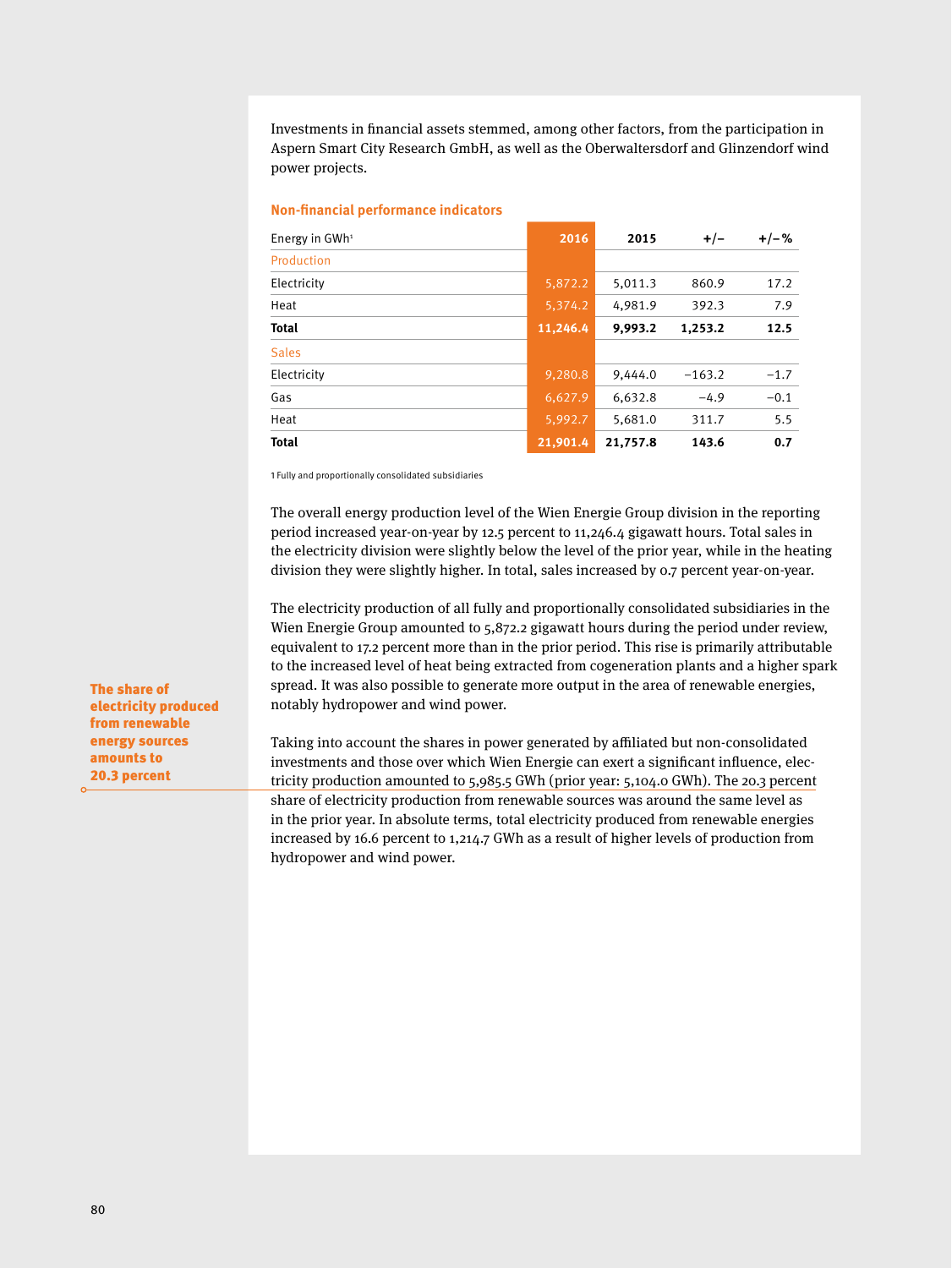#### **Overview of share of electricity produced from power generation**

| in GWh                                                                                                     | 2016    | 2015    | $+/-$  | $+/-%$ |
|------------------------------------------------------------------------------------------------------------|---------|---------|--------|--------|
| Power generation (consolidated)                                                                            | 5,872.2 | 5,011.3 | 860.9  | 17.2   |
| + Power generation by non-consolidated affiliated<br>companies                                             | 50.2    | 45.2    | 5.0    | 11.0   |
| + Power generation via investments entailing<br>significant influence                                      | 63.1    | 47.5    | 15.6   | 32.9   |
| $=$ Total power generation (Group) incl. investments (1)                                                   | 5,985.5 | 5.104.0 | 881.5  | 17.3   |
| of which power generation from renewable energy<br>sources $(2)$                                           | 1,214.7 | 1,042.2 | 172.5  | 16.6   |
| Proportion of renewable energies in total power<br>generation (Group), including investments $[(2) / (1)]$ | 20.3%   | 20.4%   | $-0.1$ | $-0.6$ |

The production of district heating by all subsidiaries consolidated within the Wien Energie Group amounted to 5,374.2 GWh during the reporting period, 7.9 percent higher than in the prior period. Including the proportional amounts from investments, total production amounts to 5,624.1 GWh, which is 7.3 percent more than in the prior year. At 1,534.5 GWh, the amount of heat produced from waste and biomass was 5.0 percent higher than in the prior year. The proportion of total heat produced from these sources decreased slightly from 27.9 percent to 27.3 percent.

The share of heat produced from waste and biomass comes to 27.3 percent

#### **Overview of share of total heat production from waste and biomass**

| in GWh                                                                    | 2016    | 2015    | $+/-$   | $+/-%$  |
|---------------------------------------------------------------------------|---------|---------|---------|---------|
| Heat production (consolidated)                                            | 5,374.2 | 4.981.9 | 392.3   | 7.9     |
| + Heat generation by non-consolidated affiliated<br>companies             | 208.5   | 199.7   | 8.8     | 4.4     |
| + Heat generation via investments                                         | 41.4    | 60.6    | $-19.1$ | $-31.6$ |
| = Total heat generation (Group) incl. investments<br>$\bf{(1)}$           | 5,624.1 | 5.242.2 | 381.9   | 7.3     |
| of which from waste and biomass (2)                                       | 1,534.5 | 1.461.2 | 73.4    | 5.0     |
| Proportion of waste and biomass in total heat<br>production $[(2) / (1)]$ | 27.3%   | 27.9%   | $-0.6$  | $-2.1$  |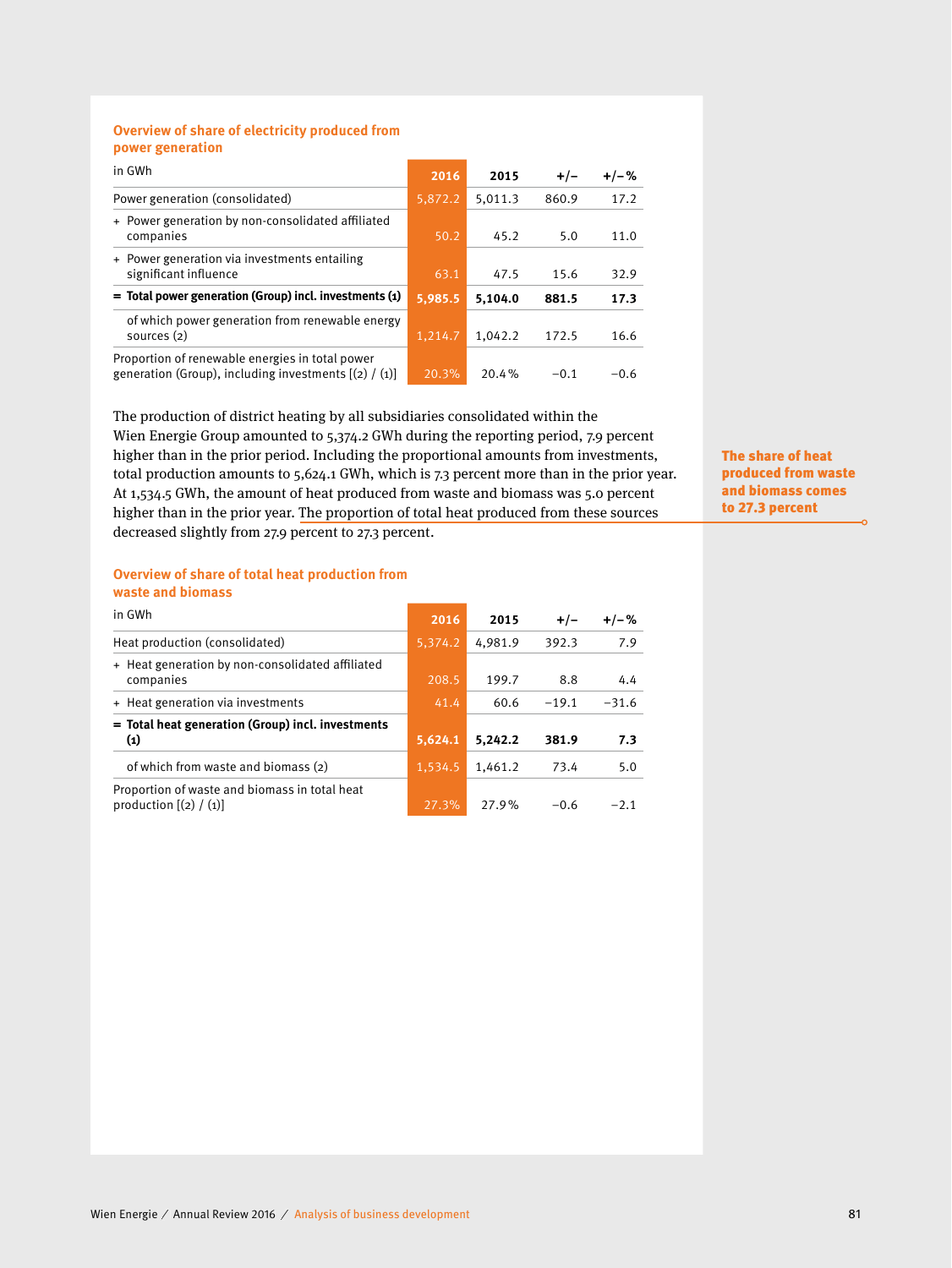## **4. Employees**

The Wien Energie Group employed an average of 2,652 employees (full-time equivalents) in the 2016 financial year. At the end of 2016, the share of women amounted to 25.9 percent. The number of employees with special needs stood at 68 at the end of the year. The training of a total of 55 apprentices and trainees (at 31 December 2016) will safeguard the Company's future needs for specialists in the technical and commercial divisions.

#### **Average headcount (FTE)1**

|                        | 2016  | 2015  |       | +/-%    |
|------------------------|-------|-------|-------|---------|
| Wage earners           | 765   | 782   | $-17$ | $-2.1$  |
| Salaried employees     | 1,887 | 1,898 | $-11$ | $-0.6$  |
| Total                  | 2,652 | 2.680 | -27   | $-1.0$  |
| Apprentices / trainees | 51    | 60    | -8    | $-13.8$ |

1 The headcount corresponds to the number of employees of all fully and proportionately consolidated companies, expressed as average full-time equivalents. Apprentices and trainees are not included.

The personnel policy of the Wien Energie Group division pursues the overriding aim of safeguarding the competitiveness and, therefore, the commercial success of the Company. A key element of personnel management is the endeavour to offer all personnel an attractive working environment.

#### **Implementation of target organisation**

Implementation of the target organisation, which came into effect in July 2015, was continued in 2016 so as to be better able to overcome the market's challenging underlying conditions. In addition to insourcing services and merging departments to improve efficiency and harness the potential to increase revenue, work also began to implement structural changes.

#### **Sales & market orientation**

Sales activities were brought even closer into line with company targets in 2016. To this end, competencies were evaluated and then fostered in a targeted fashion. Organisational changes were made in the areas of sales to key account customers so as to respond to the fiercer competitive situation and new objectives. Areas that boost the position of Wien Energie through innovative products and services focusing on customer needs were expanded. A dedicated department for e-mobility was also created to do justice to the growing significance of this area.

Performance is being anchored more firmly in the corporate culture

#### **Corporate culture**

Wien Energie places particular emphasis on anchoring performance in its corporate culture. To this end, a project was launched in 2016 in which the new understanding of performance will be successively developed and implemented. These measures help to ensure the efficient implementation of the Company's strategy.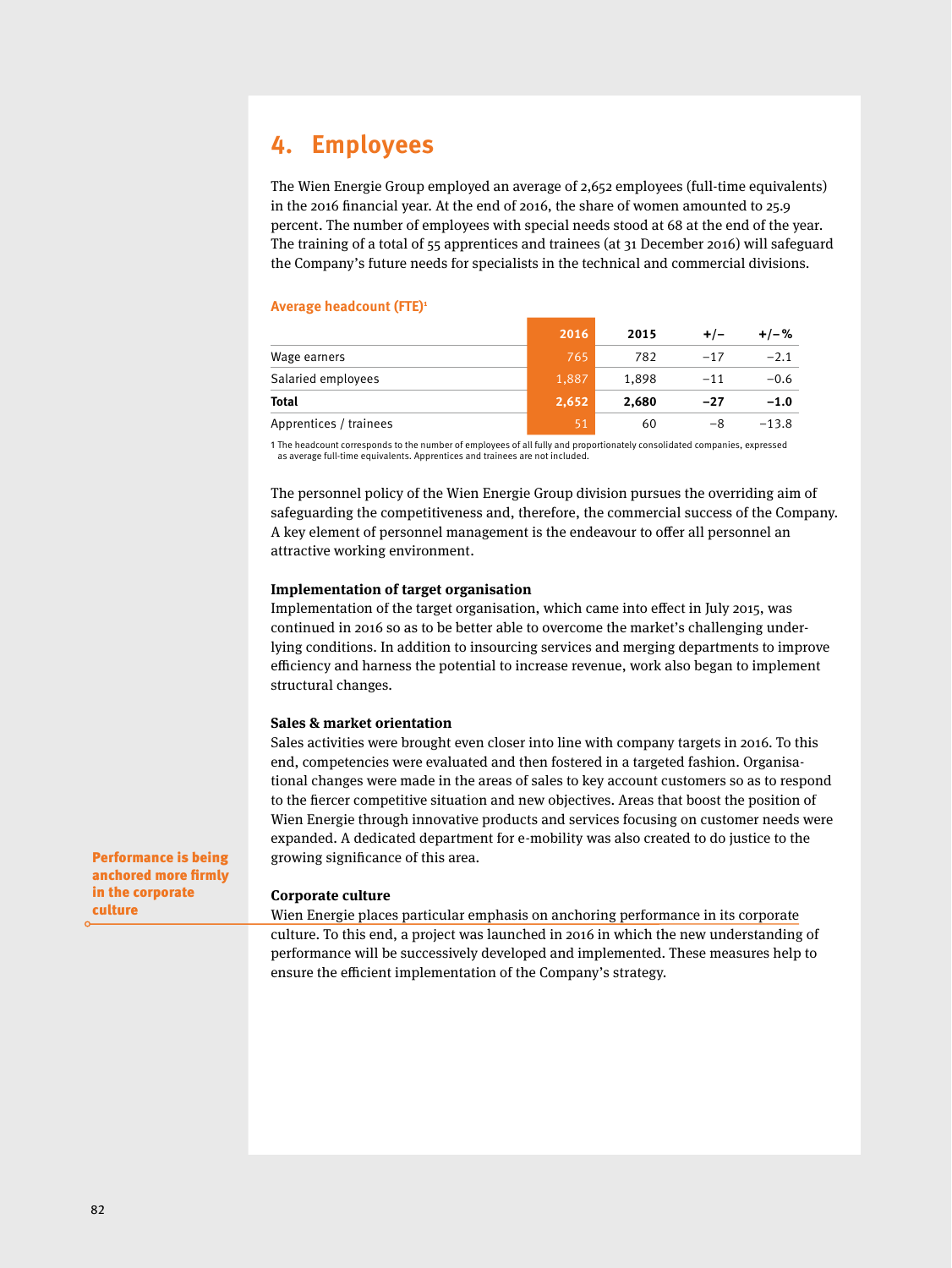# **5. Development of business in 2016 and financial position of Wien Energie GmbH**

The key financial indicators of Wien Energie GmbH for the 2016 financial year are presented below to complement the information provided about the developments of the Wien Energie Group described above.

### **Notes to the Profit and Loss Account of Wien Energie GmbH**

#### **Profit and loss account**

| in EUR million                          | 2016     | 2015     | $+/-$   | $+/-%$  |
|-----------------------------------------|----------|----------|---------|---------|
| Turnover*                               | 1,115.7  | 1,138.0  | $-22.3$ | $-2.0$  |
| Change in inventory                     | 0.0      | 0.0      | 0.0     | n.c.    |
| Other own work capitalised              | 0.6      | 2.8      | $-2.2$  | $-77.5$ |
| Other operating income*                 | 10.5     | 35.6     | $-25.1$ | $-70.6$ |
| Cost of materials and services          | $-684.9$ | $-691.1$ | 6.2     | 0.9     |
| Personnel expenses                      | $-274.8$ | $-222.5$ | $-52.3$ | $-23.5$ |
| Depreciation and amortisation           | $-85.5$  | $-78.4$  | $-7.1$  | $-9.1$  |
| Other operating expenses                | $-185.7$ | $-193.4$ | 7.7     | 4.0     |
| Earnings before interest and tax (EBIT) | $-104.1$ | $-9.0$   | $-95.1$ | n.c.    |
| Financial result                        | 17.4     | 10.9     | 6.5     | 59.6    |
| Earnings before tax (EBT)               | $-86.8$  | 1.8      | $-88.6$ | n.c.    |

\* The Accounting Amendment Act (*RÄG* 2014) resulted in revenues from the provision of personnel, rental income, income from the reversal of building grants and income from additional electricity-related business previously reported under other operating income being reclassified as turnover in 2016. The values for 2015 were also correspondingly adjusted to improve comparability.

#### **Turnover**

Turnover fell by EUR 22.3 million compared to the prior year, due primarily to a decline in income from the sale of electricity and gas. Despite the 18 percent rise in electricity production (5,662 GWh in 2016 compared to 4,791 GWh in 2015), the lower price at which electricity was sold in 2016 overcompensated for the volume-related effect.

#### **Other own work capitalised**

The decline in own work capitalised compared to the prior year is due to the completion of the Spittelau waste incineration plant and the Arsenal district heating plant in the prior year.

#### **Other operating income**

Both income from the reversal of provisions and other income were lower in 2016 than in 2015. One reason for this is that there were no extraordinary items in the income from system service fees in 2016, which was the case in the prior year.

#### **Cost of materials and services**

The costs of materials and services were reduced by EUR 6.2 million compared to 2015. This is due to the lower price of gas, despite the increase in gas consumption as a result of the increased use of power plants.

Low electricity prices reduce turnover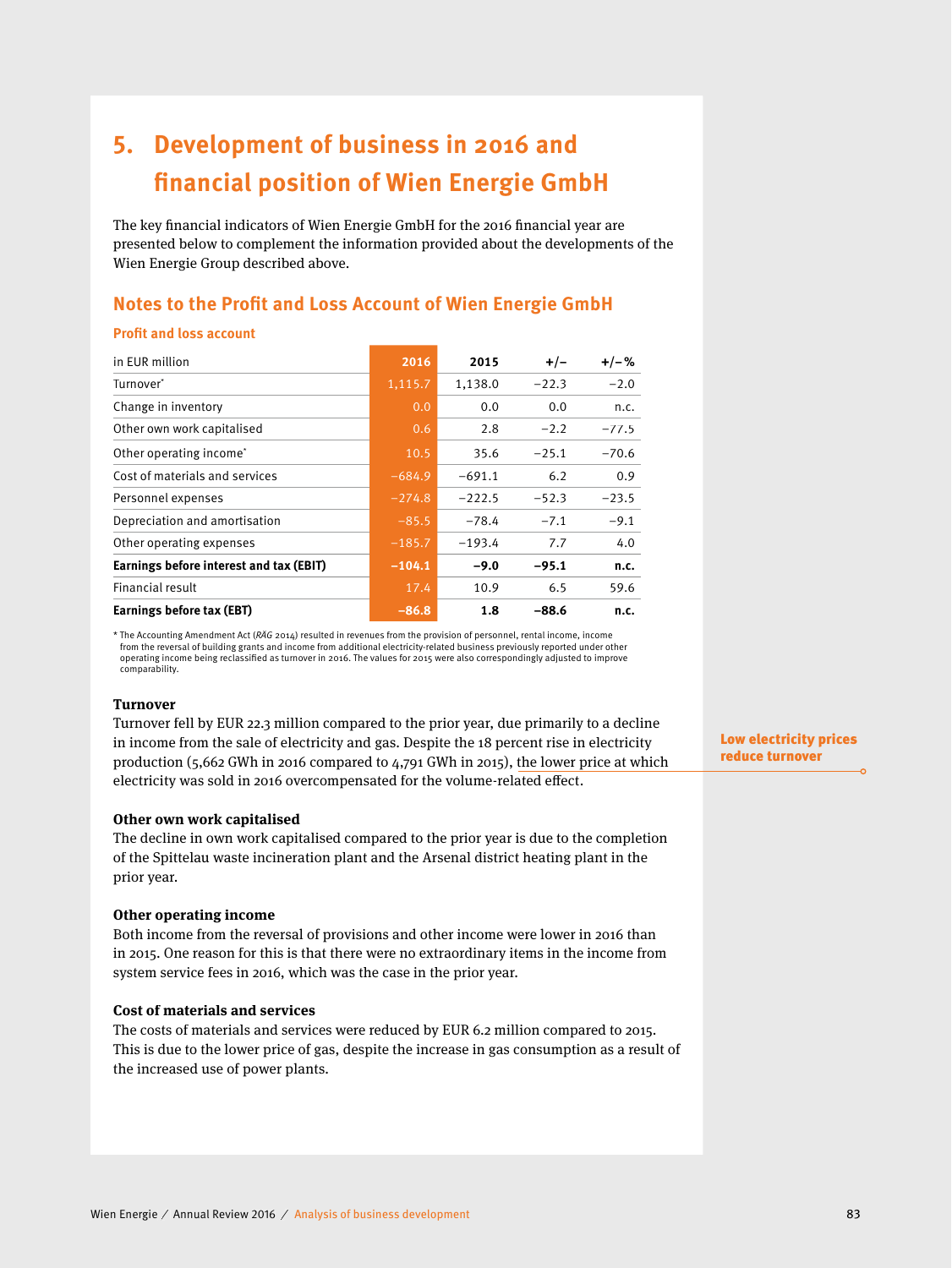#### **Personnel expenses**

The rise in personnel expenses is largely due to the additions to pension provisions. The additional expense for severance pay also served to increase expenses, caused by the restructuring measures already set out under 'Factors influencing financial results'.

#### **Depreciation and amortisation**

The rise in depreciation and amortisation compared to the prior year is due to the capitalisation of the IT projects SAP Core Neu, CRM Plus and usufruct rights in the telecommunications field, as well as unscheduled write-downs of the Unterlaa and Steinriegel 1 wind power projects.

#### **Other operating expenses**

The reduction of EUR 7.7 million in other operating expenses compared to 2015 is due to the successful implementation of measures to improve efficiency as part of the E17 project and relates primarily to marketing expenses and third-party transportation.

#### **Earnings before interest and tax (EBIT)**

Given the drop in turnover, lower other operating income, higher depreciation and amortisation and personnel expenses, as well as the precautionary measures taken in respect of power plants, EBIT fell to EUR –104.1 million.

#### **Financial result**

The financial result increased by EUR 6.5 million to EUR  $17.4$  million. This was primarily attributable to income from the additions made to financial assets, which were required for the first time in connection with the Accounting Amendment Act ( $R\ddot{A}G$  2014). This was offset by write-downs on financial assets amounting to EUR 68.9 million.

#### **EBT**

In the 2016 financial year, Wien Energie GmbH recorded total earnings before tax of EUR –86.8 million.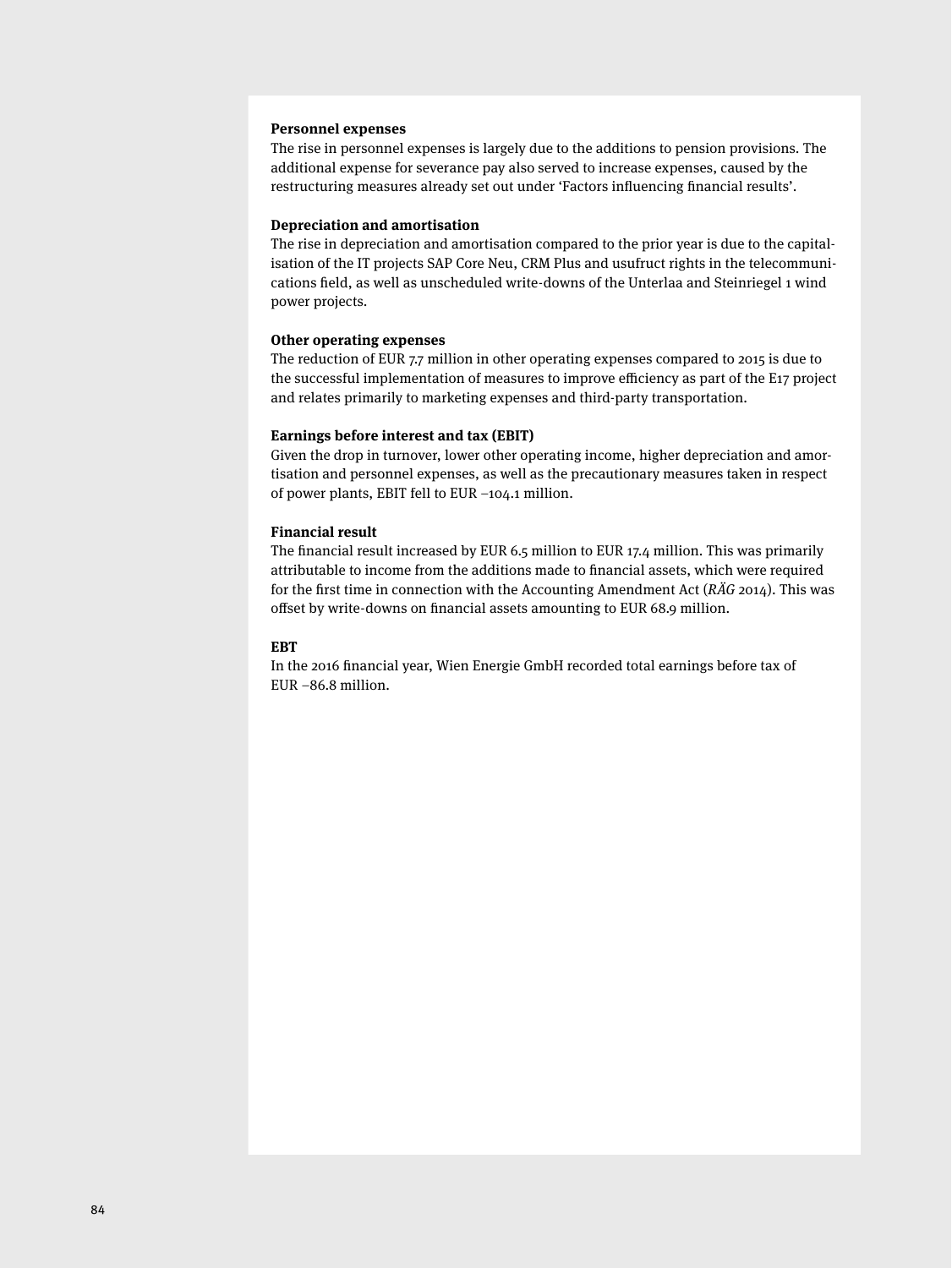### **Asset and capital structure**

#### **Abridged balance sheet**

| in EUR million                                                        | 2016                   | 2015    | $+/-$                               | $+/-%$  |
|-----------------------------------------------------------------------|------------------------|---------|-------------------------------------|---------|
| <b>Fixed assets</b>                                                   | 1,754.4                | 1,794.9 | $-40.5$                             | $-2.3$  |
| Current assets                                                        | 362.0                  | 293.1   | 68.9                                | 23.5    |
| Accrued income and prepayments                                        | 78.6                   | 90.7    | $-12.1$                             | $-13.4$ |
| Deferred tax assets                                                   | 0.5                    | 0.0     | 0.5                                 | n.c.    |
| <b>Total assets</b>                                                   | 2,195.5                | 2,178.7 | 16.8                                | 0.8     |
|                                                                       |                        |         |                                     |         |
| Shareholder's equity                                                  | 303.5                  | 395.8   | $-92.4$                             | $-23.3$ |
| Investment grants from public funds                                   | 17.8                   | 18.9    | $-1.2$                              | $-6.1$  |
| Non-current borrowings                                                | 1,624.6                | 1,404.8 | 219.8                               | 15.6    |
| Current borrowings                                                    | 249.7                  | 359.2   | $-109.5$                            | $-30.5$ |
| <b>Total equity and liabilities</b>                                   | 2,195.5                | 2,178.7 | 16.8                                | 0.8     |
|                                                                       |                        |         |                                     |         |
| <b>Key balance sheet figures</b>                                      | 2016                   | 2015    | $+/-$                               | $+/-%$  |
| Equity ratio                                                          | 13.8                   | 18.2    | $-4.3$                              | $-23.9$ |
| Capitalisation ratio                                                  | 79.9                   | 82.4    | $-2.5$                              | $-3.0$  |
|                                                                       |                        |         |                                     |         |
| Shareholder's equity x 100<br>Equity ratio $=$<br>Balance sheet total | Capitalisation ratio = |         | Fixed assets<br>Balance sheet total | x 100   |

#### **Fixed assets**

The carrying amount of fixed assets fell by EUR 40.5 million compared to the prior year. While the value of intangible assets rose by EUR 24.2 million, property, plant and equipment fell by EUR 36.3 million. This is due to higher depreciation with less investment activity.

The largest position under property, plant and equipment in terms of value, at nearly 70 percent of the total, is the technical equipment and machinery. These increased by EUR 21.4 million compared to the prior year. Wien Energie GmbH's capitalisation ratio generally amounts to 79.9 percent.

Financial assets declined in a year-on-year comparison, falling by EUR 28.4 million. This was mainly due to write-downs of financial assets and investments (including Wien Energie Bernegger Wasserspeicher Pfaffenboden GmbH).

#### **Current assets**

Current assets comprise inventories, accounts receivable and other assets, as well as cash in hand and positive bank balances. All three positions saw a sharp rise compared to the prior year totalling EUR 68.9 million. The primary reason here was higher receivables from affiliated companies, of which EUR 27.2 million from cash pooling.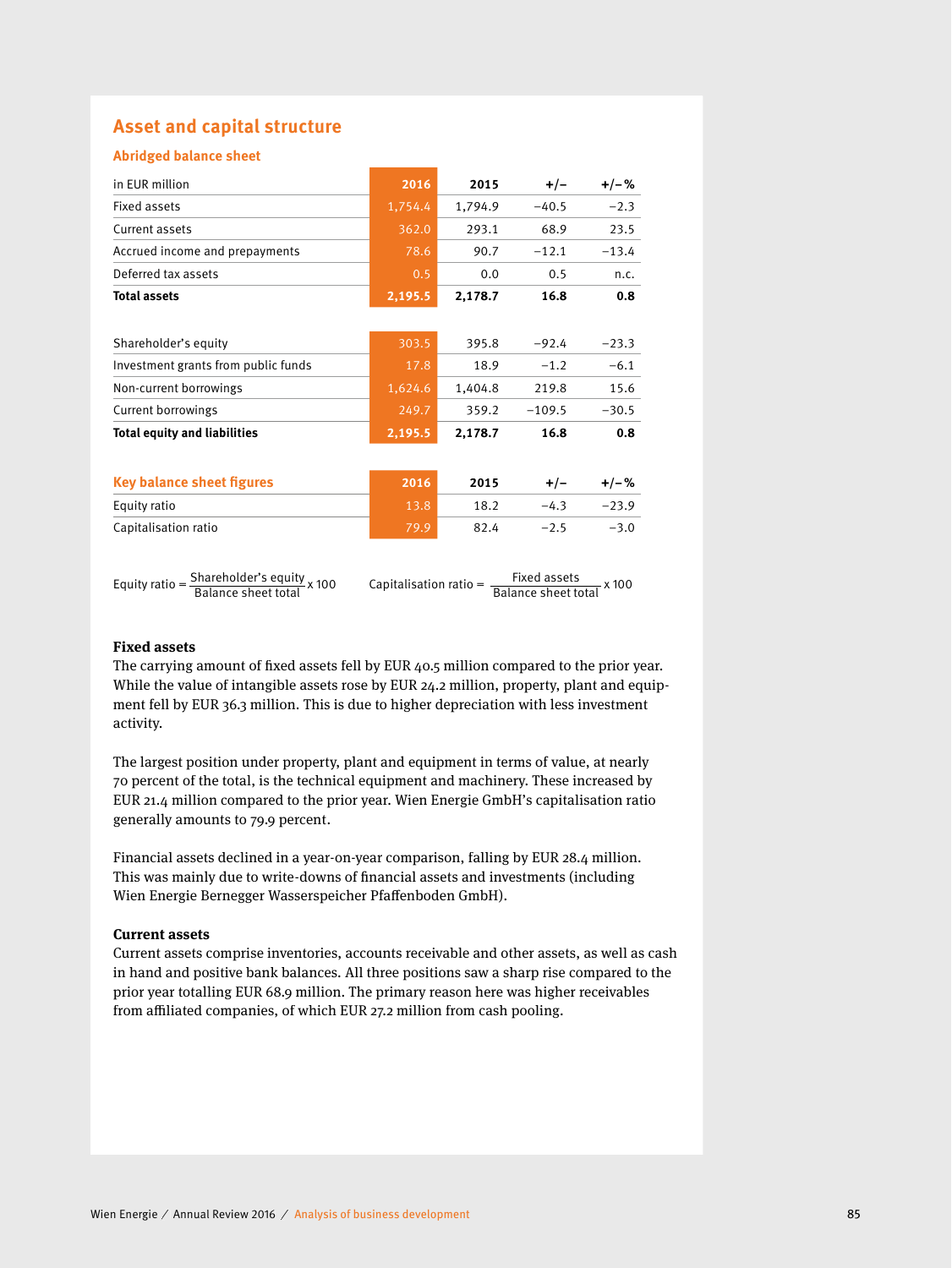#### **Prepayments and accrued income**

Accrued income and prepayments primarily consist of differential amounts not recognised in income related to provisions for pensions. Due to the negative result for the year, the differential amount was not reversed by one twenty-fifth.

#### **Deferred tax assets**

Deferred tax assets amounting to EUR 0.5 million were recognised for the first time as required by the Accounting Amendment Act ( $R\ddot{A}G$  2014) in the 2016 financial year.

#### **Shareholder's equity**

The shareholder's equity is made up of the capital stock (EUR 230 million), capital reserves (EUR 43.8 million) and revenue reserves (EUR 24.6 million) and increased by the balance sheet profit in the amount of EUR 5.0 million. The equity ratio amounts to 13.8 percent. The decline in shareholder's equity relative to the prior year is due to the net loss for the year.

#### **Provisions**

Around three quarters of the provisions reported on the balance sheet date of 31 December 2016 are attributable to provisions for pensions. These indirect pension obligations exist as a result of the Vienna Public Enterprises Allocation Act (Wiener Stadtwerke-Zuweisungsgesetz), published in the State Law Gazette (LGBI 17/1999), which requires that the Company reimburse the City of Vienna for the pension-related expenses of municipal employees assigned to work for it. The calculation here is based on an actuarial report. Both provisions for pensions and other provisions increased compared to the prior year.

#### **Liabilities**

Liabilities to affiliated companies in particular were lower in a year-on-year comparison.

They comprise, among other items, the borrowed capital from the Group cash pool of Wiener Stadtwerke, as well as long-term Group financing. This position also includes liabilities from the purchase of shares in previous years from Wiener Netze GmbH for Wien Energie Vertrieb GmbH & Co KG.

#### **Accrued expenses and deferred income**

Accrued expenses and deferred income refers mainly to building grants received by heating and cooling customers.

Moreover, an addition to the power drawing rights at Freudenau and additions to the Wiener Stadtwerke fund pursuant to Art. 906 of the Austrian Commercial Code (UGB) (reserve for additions) were recognised as accrued expenses. This is possible under the Accounting Amendment Act (RÄG 2014) as this relates to impairment reversals from prior years.

Three quarters of provisions for pensions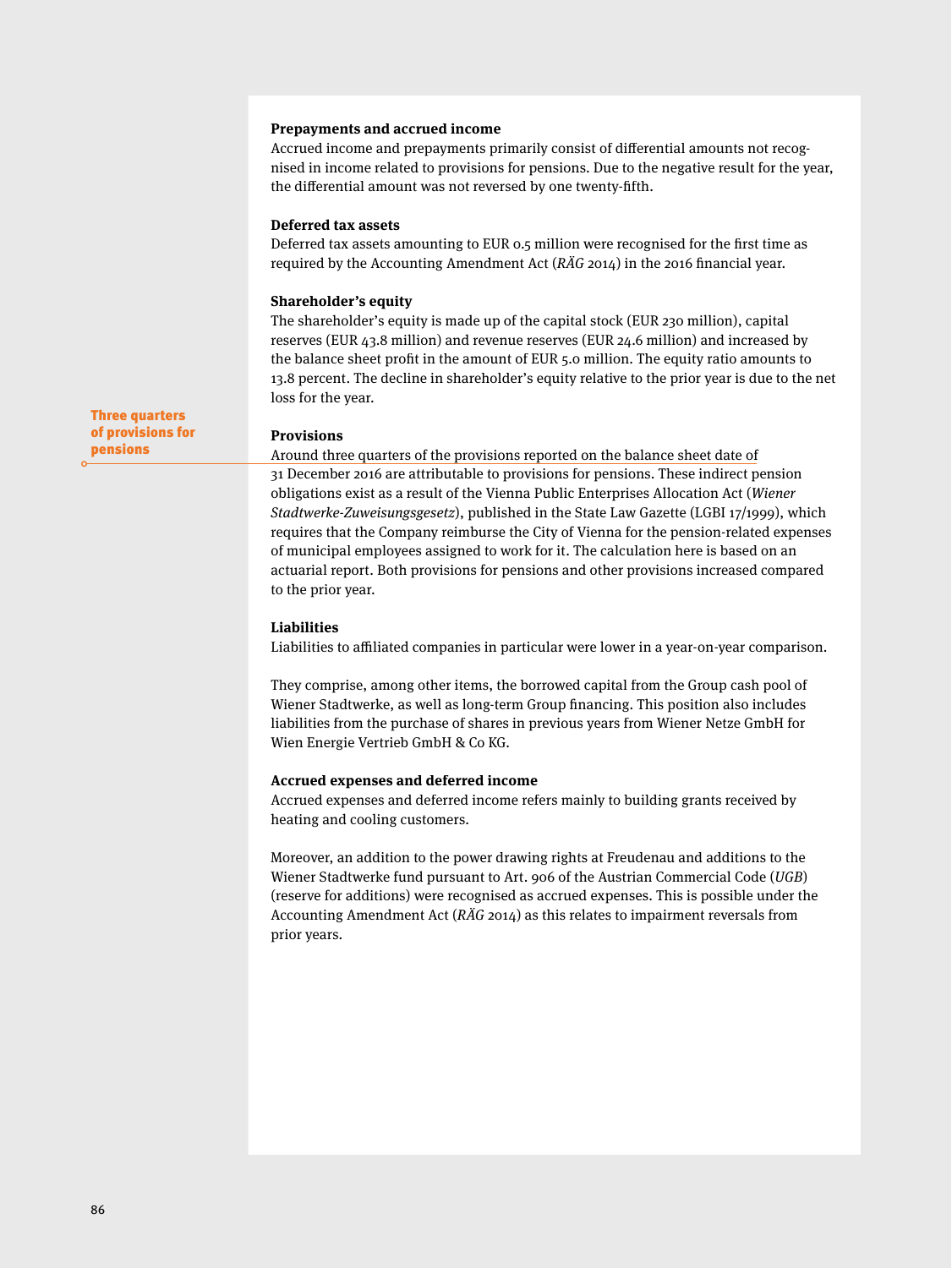#### **Cash flow**

| in EUR million                                     | 2016    | 2015     | $+/-$    | $+/-%$   |
|----------------------------------------------------|---------|----------|----------|----------|
| Consolidated profit/loss for the year              | $-86.2$ | 2.0      | $-88.2$  | n.c.     |
| Non-cash expenses/income plus<br>reclassifications | 306.7   | 169.9    | 136.8    | 80.5     |
| Cash flow from earnings                            | 220.5   | 171.9    | 48.6     | 28.3     |
| Change in working capital                          | $-55.4$ | 44.9     | $-100.3$ | $-223.5$ |
| Change in non-current operational cash flow        | 20.2    | $-28.1$  | 48.3     | 172.0    |
| Cash flow from operating activities                | 185.3   | 188.7    | $-3.3$   | $-1.8$   |
| <b>Cash flow from investment activities</b>        | $-42.1$ | $-104.0$ | 61.9     | 59.5     |
| Cash flow from financing activities                | $-23.8$ | $-89.6$  | 65.8     | 73.4     |
| <b>Total cash flow</b>                             | 119.4   | $-4.9$   | 124.3    | n.c.     |
| Start of the period                                | $-72.1$ | $-67.2$  | $-4.9$   | $-7.3$   |
| End of the period                                  | 47.3    | $-72.1$  | 119.4    | 165.6    |

Despite a negative annual result compared to the prior year, there was a major improvement in cash flow from operating activities due to non-cash expenses and income.

The positive deviation relates both to the cash flow from operating activities, as well as investing and financing activities.

The deviation compared to the prior year is due to a significant decline in investments. The reduction is primarily the result of the completion of the Spittelau waste incineration plant, the Arsenal district heating plant and the Pottendorf wind farm, all of which were large projects.

The lower level of investment had a positive effect on funding requirements. Furthermore, the cash flow from financing activities is also affected by the low repayment of liabilities due to banks and to affiliated companies. The payment of dividends to Wiener Stadtwerke Holding AG, in contrast, had a negative impact on the cash flow from financing activities.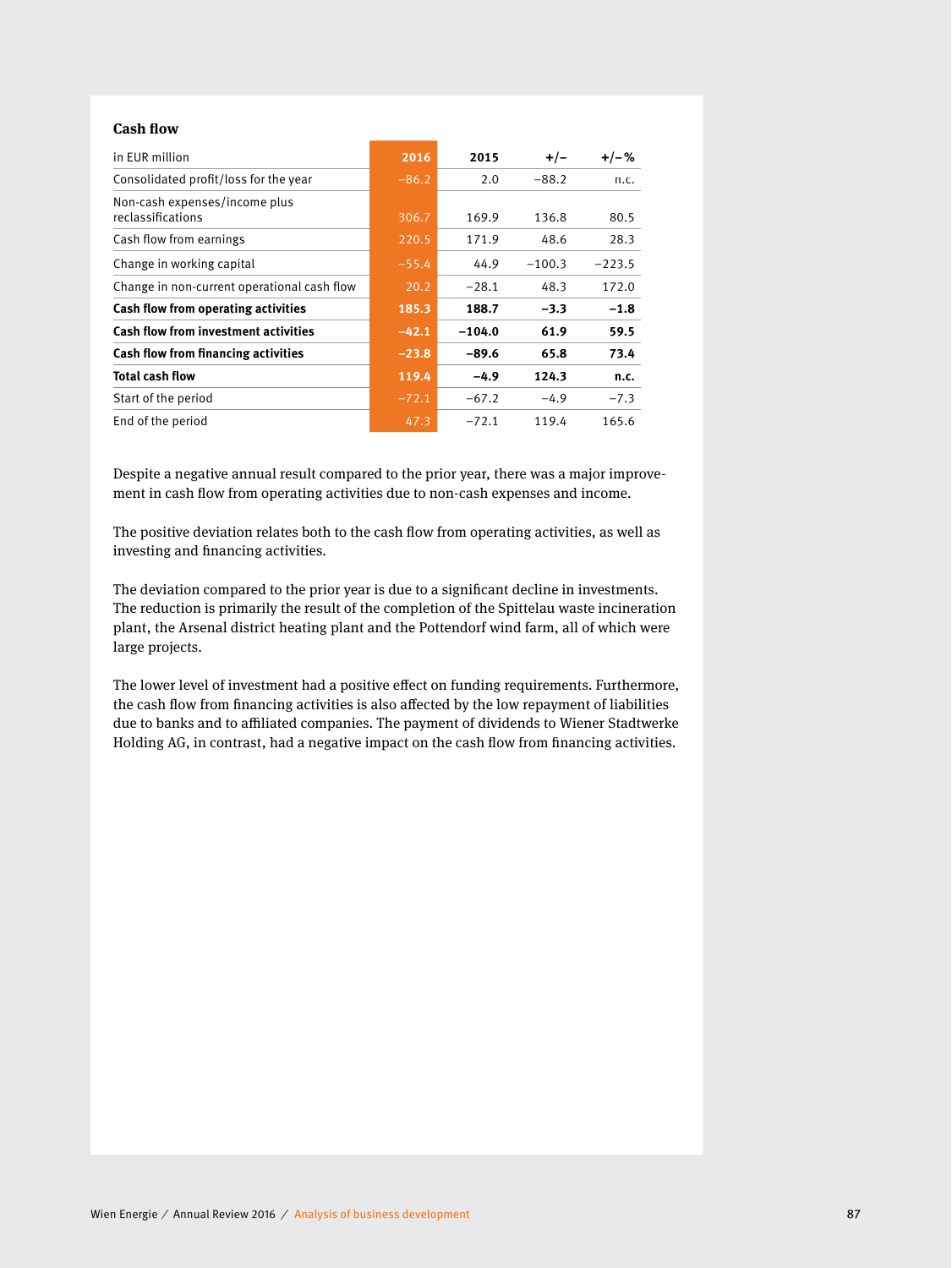Wien Energie's measures are important parts of Vienna's climate protection programme

## **6. Environment and social issues**

Wien Energie's business model is an example of environmental protection – the Vienna Model saves up to three million tonnes of CO<sub>2</sub> emissions every year and will be expanded. Wien Energie's measures, in particular the expansion of renewable energy production and the expansion of district heating, are therefore the most important parts of Vienna's climate protection programme.

The priority given to protecting the environment, quality management and occupational safety is reflected in a professional governance structure. On the one hand, in Wiener Stadtwerke's sustainability management system, with a sustainability programme evaluated, updated and approved by the Management Board every year. On the other, through the integrated management system (IMS) – including the aspects of quality management (ISO 9001), environment protection (ISO 14001 / EMAS) and occupational health and safety (OHSAS 18001) – focusing on generation (all sites) and the supply of district heating.

The focus is currently on diversifying the Vienna Model. This means:

#### more renewable electricity

- Commissioning the most significant wind farm project today in Pottendorf with 15 wind turbines and an installed output of 43 megawatts
- Constructing a new small-scale hydropower plant on the Donauinsel (400 megawatt hours a year)
- Vienna's first citizen solar power plant for council flat tenants in the city-owned apartment block Am Schöpfwerk, with an output of 319 kilowatt peak
- New product for farming: SolarKraft EinfachGießen comes with a mobile photovoltaic irrigation system and a comprehensive service package

#### more environmental and waste heat

- Feeding waste heat from the Manner chocolate plant in Vienna's Hernals district into the local district heating since October 2016
- Implementing the investment decision relating to large-scale heat pumps and e-heaters
- The new Hybrid-Wärme product is an innovative combination of gas boiler and heat pump

#### more efficiency

• LED lights for Vienna: around 55,000 public lights in Vienna will be switched to environmentally-friendly, energy-efficient and sustainable LED technology by 2020, with the support of Wien Energie. The conversion work will start in 2017

#### more infrastructure and more products and services for e-mobility

- At the end of 2016, there were 440 dedicated charging stations and the next phase of the programme is set to increase this number to 600 charging stations by the end of 2017
- Successful launch of the energy efficiency competence centre

#### **Ombudsman office for customers experiencing social hardship**

Wien Energie GmbH is acutely aware of its responsibility to the people living in the Greater Vienna metropolitan area. The team at Wien Energie's ombudsman office has been looking after specific cases of social hardship since 2011 in cooperation with private and public social institutions. Key is that all parties work together to develop a solution tailored to the individual case. The aim is to safeguard the long-term supply of energy.

An ombudsman office helps people experiencing social hardship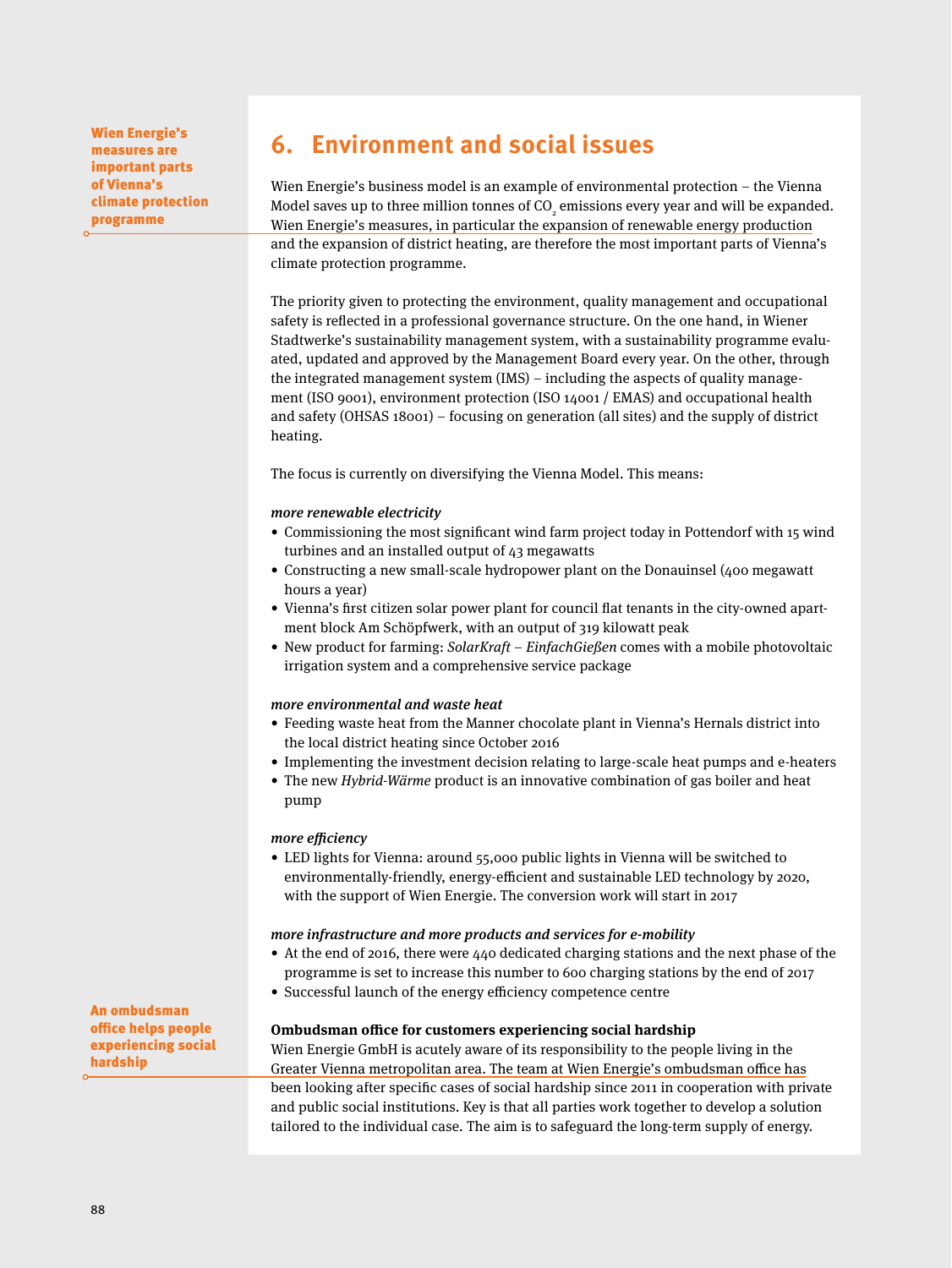## **7. Research and innovation**

In order to be in the best position possible to meet the challenges associated with the fundamental transition taking place in European energy markets, Wien Energie GmbH is involved in a range of different research and development projects. Among other things, these activities serve to safeguard competitiveness, establish new commercial fields and continually optimise the use of resources. Some of the research and development projects are part-funded by Wiener Stadtwerke Holding AG's FTI fund.

After setting up an innovation management system in the prior year, the focus in 2016 was on carrying out the first innovation projects. These also served to identify new working methods and to anchor these in the Company. Within the framework of various pilot projects, ideas for product innovations for Wien Energie's customers were sought using modern creativity and product development methods such as design thinking and lean startup. The projects were coordinated by internal innovation scouts. These scouts act as a link between the Research and Innovation department and the other departments. Not only are they responsible for adopting and promoting ideas from all areas of the Company, but they are also a key factor in establishing a culture of innovation. Particular care was taken during the pilot projects to involve customers as early as possible.

The findings of these projects have helped to further develop the innovation management system, enabling Wien Energie to regularly impress its customers with innovations in the future.

It is becoming increasingly important to welcome external innovation stimuli and to integrate these into the Company's own innovation process so that it as to be able to hold its own in the difficult environment of the energy industry. This is why several open innovation initiatives were launched in 2016:

#### • Cooperation with the Vienna University of Economics and Business

 Together with the Institute for Strategy, Technology and Organisation at the Vienna University of Economics and Business, new ideas and businesses were developed for relevant topics in the course of lectures and seminars. One team that developed a solution for interactive bills caused a stir with its considerable imagination and highquality development. Wien Energie would like to maintain this cooperation and expand it to include other universities so as to develop new solutions together with students on a regular basis.

#### • Startup Day

 Start-ups are an indispensable driver of innovation – in the energy industry too. This is why Wien Energie organised its first Startup Day in 2016, inviting promising new companies from a range of different sectors. Demand was greater than expected. Over 180 international start-ups expressed their interest in working together with Wien Energie on new products. In the course of two rounds of pitches, the start-ups demonstrated how to present complex ideas in an interesting and precise way. A large number of Wien Energie employees took the opportunity to talk with the creative entrepreneurs. The Startup Day has already led to some early collaborations.

New product ideas are developed using modern methods such as design thinking

External stimuli are becoming increasingly important for the innovation process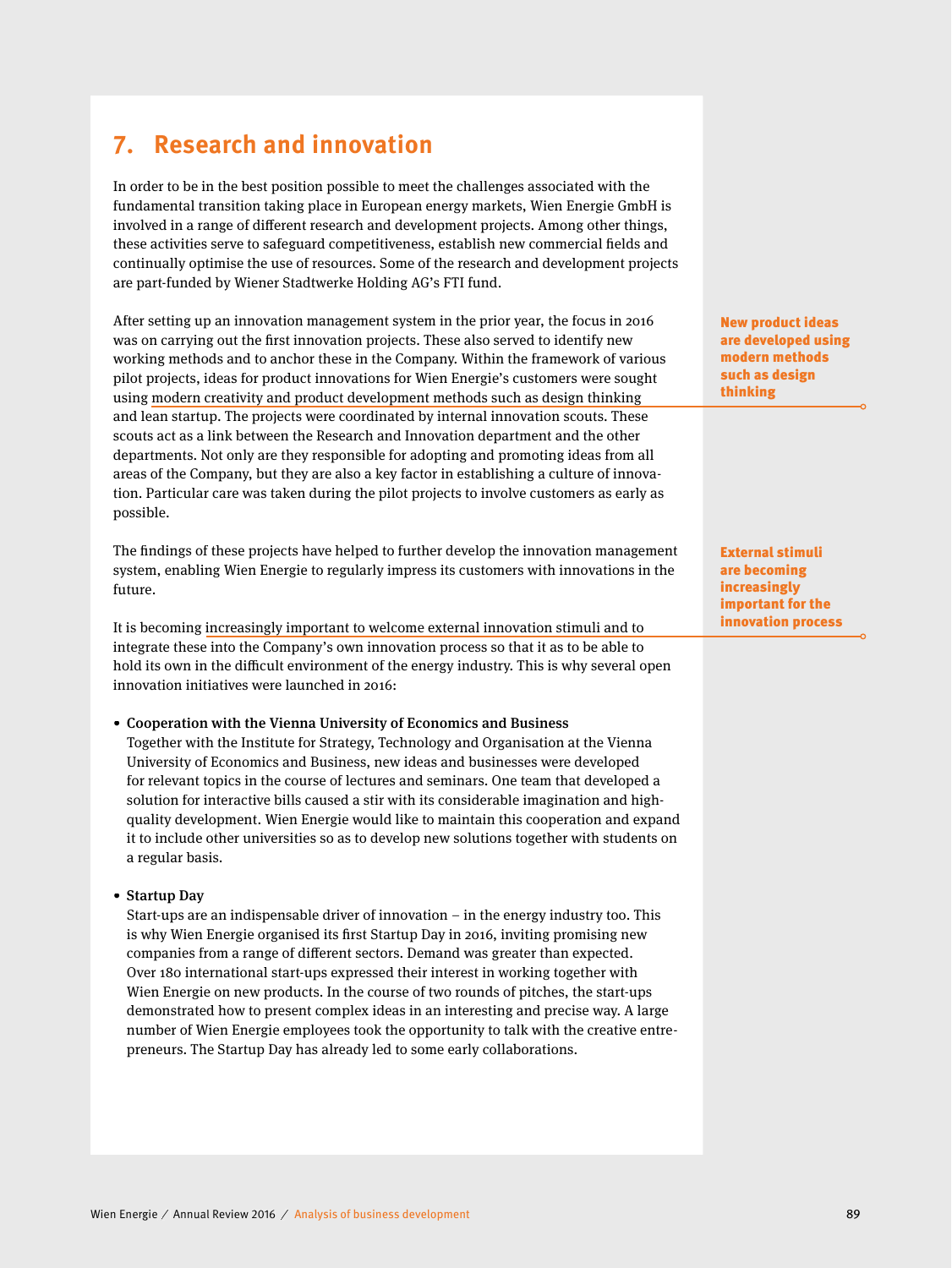#### • Innovation Challenge

 The Innovation Challenge was launched at the end of 2016. In this new format, in-house experts work together with start-ups on new ideas for Wien Energie. Wien Energie employees are released from work two days a week for a period of two months to work on these innovation projects. The results of these projects will be presented in 2017.

#### • Industry meets Makers

 In the start-up initiative entitled 'Industry meets Makers', budding entrepreneurs developed concepts for e-charging stations in the public domain, together with Wien Energie. The results were encouraging. Work is now continuing on two concepts, and one of the 'Industry meets Makers' participants is doing an internship at Wien Energie.

## **8. Internal control and risk management system**

In coordination with the Wiener Stadtwerke Group, Wien Energie has implemented a comprehensive system of risk management which makes it possible to identify opportunities and risks at an early stage. Risks and opportunities are defined here as potential, negative or positive, deviations from the expected course of business.

The risk management process follows the internationally recognised standards of COSO (Committee of Sponsoring Organizations of the Treadway Commission). The ongoing identification, recording and assessment of the risks faced by all Group companies form the basis for the regular risk reports. Generally speaking, a distinction is made between qualitative and quantitative risks.

Quantitative risks will be included in the financial report prepared by Controlling as of 2017 (integrated reporting). As regards the key financial performance indicators of the Company, ranges are derived from risk management in the form of confidence intervals and degrees of target attainment defined by the Group for their future development, and presented in reports. A key objective here is ensuring the ability of the Company to bear risk.

A risk and opportunities review is carried out on a yearly basis. In the course of this, the original assessments of risks and opportunities of the past year are compared with the actual outcomes.

The discussion and coordination of the most important opportunities and risks are also included in the annual business planning meeting. The aim is to identify, based on a holistic view, which opportunities and risks can be anticipated in the coming years so as to be able to take these into account in the corporate planning. Appropriate measures are subsequently identified and monitoring intensified in the relevant planning areas.

The established risk controller function is responsible for ensuring compliance with the defined risk management process. This position reports regularly and directly to the relevant general manager.

Opportunities and risks are closely monitored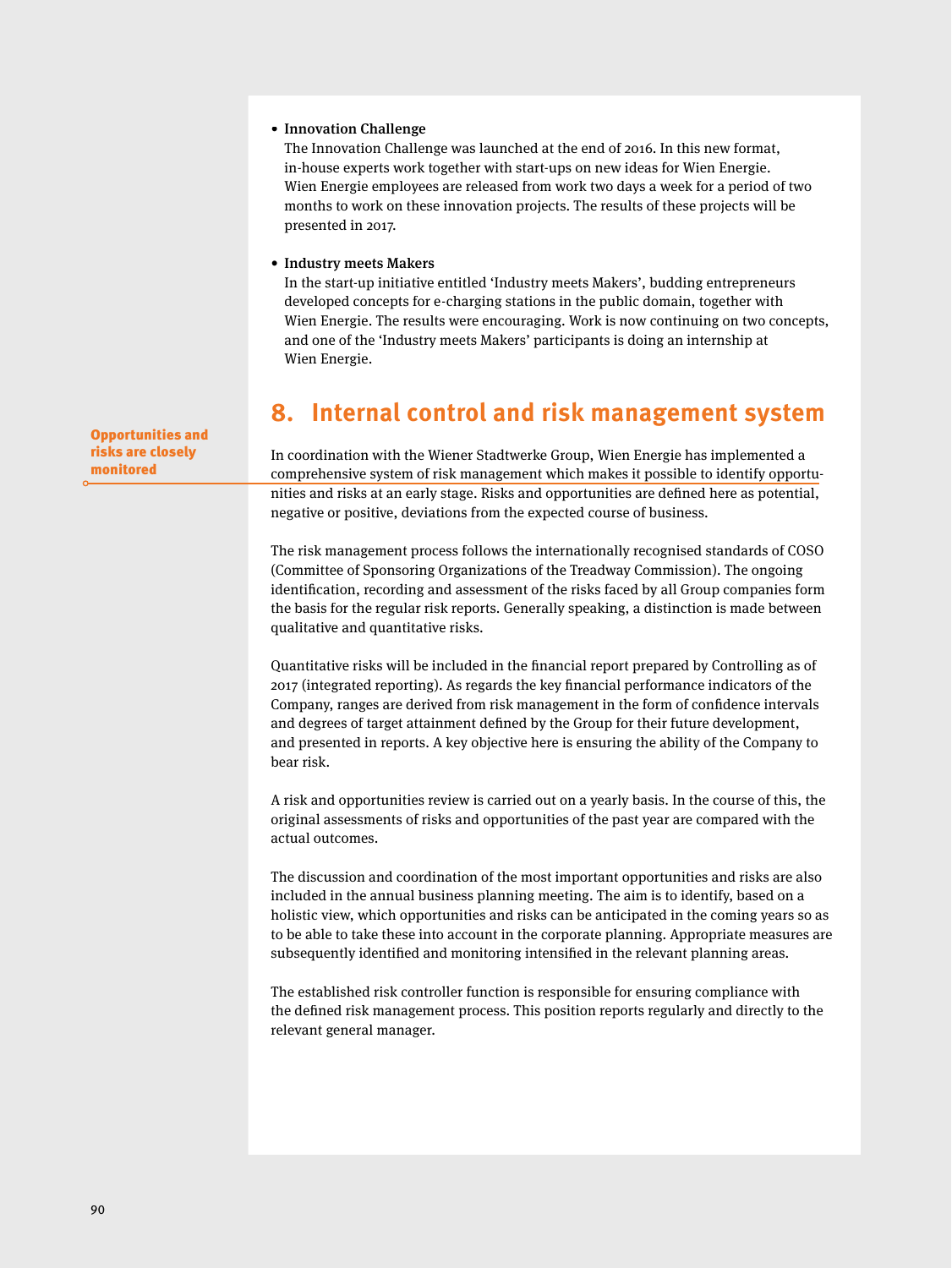The risk management system of the entire Group was subjected to an external audit in 2013 by the auditing and tax advisory firm BDO Austria GmbH. The aim of the audit was to determine the appropriacy and functionality of the risk management system in place. The result of the audit is that it is fully functional and the manner in which its processes, activities and checks are carried out corresponds to an appropriate risk management system.

The risk landscape of Wien Energie is divided into the following seven risk groups:

#### Technical risks: Mitigation by means of regular maintenance and investment programmes

The very high level of reliability of its technical infrastructure is a major and critical factor for the success of Wien Energie. For this reason, particularly close attention is paid to compliance with high technical standards and carefully defined maintenance and quality checks. Redundant data are held in critical areas. In addition, risks are mitigated by means of appropriate insurance policies. Measures to achieve a high level of availability of the IT systems (e.g. operating a secondary data processing centre) ensure reliable support for business processes.

#### Price-related risks in terms of primary energy and electricity: Risk mitigation via hedge transactions

Oil, gas and electricity prices are set on international commodity exchanges and thus are exposed to high levels of volatility, driven by global developments. These price risks are mitigated by means of forward transactions and derivative financial instruments such as futures, swaps, supply contracts with performance options, etc., which are only used to hedge risks. Sufficient reserves of fuel are available.

#### Environmental risks: Risk mitigation by means of permanent market monitoring

Underlying political and legal conditions can have a considerable impact on the commercial success of Wien Energie. These factors are regularly reviewed in order to be able to identify risks as early as possible and to react accordingly. Weather risks are also included in this risk class. These are caused by temperatures that deviate from the long-term average. Temperature deviations cause a rise or drop in heating sales, thereby having an impact on the development of earnings.

#### Market risk: Risk mitigation through the development of new products and services

Market risks include price and competition-based risks in the area of sales. Wien Energie GmbH mitigates these risks by developing new products and services, through a pro-active, customer-oriented sales policy, and through a series of partnerships and cooperations.

In addition, the risks of customers defaulting on amounts owed are mitigated by means of constantly monitoring outstanding amounts and associated dunning procedures.

#### Investment risk: Mitigation by means of monitoring and standardised guidelines

Wien Energie is involved in selected energy segments in both domestic and selected international projects. Appropriate internal guidelines have been put into place that, in combination with an effective commitment to good corporate governance, ensure that the associated risks are regularly monitored. Any possible currency-related effects are countered by means of the close monitoring of foreign exchange and financial markets.

High technical standards ensure safety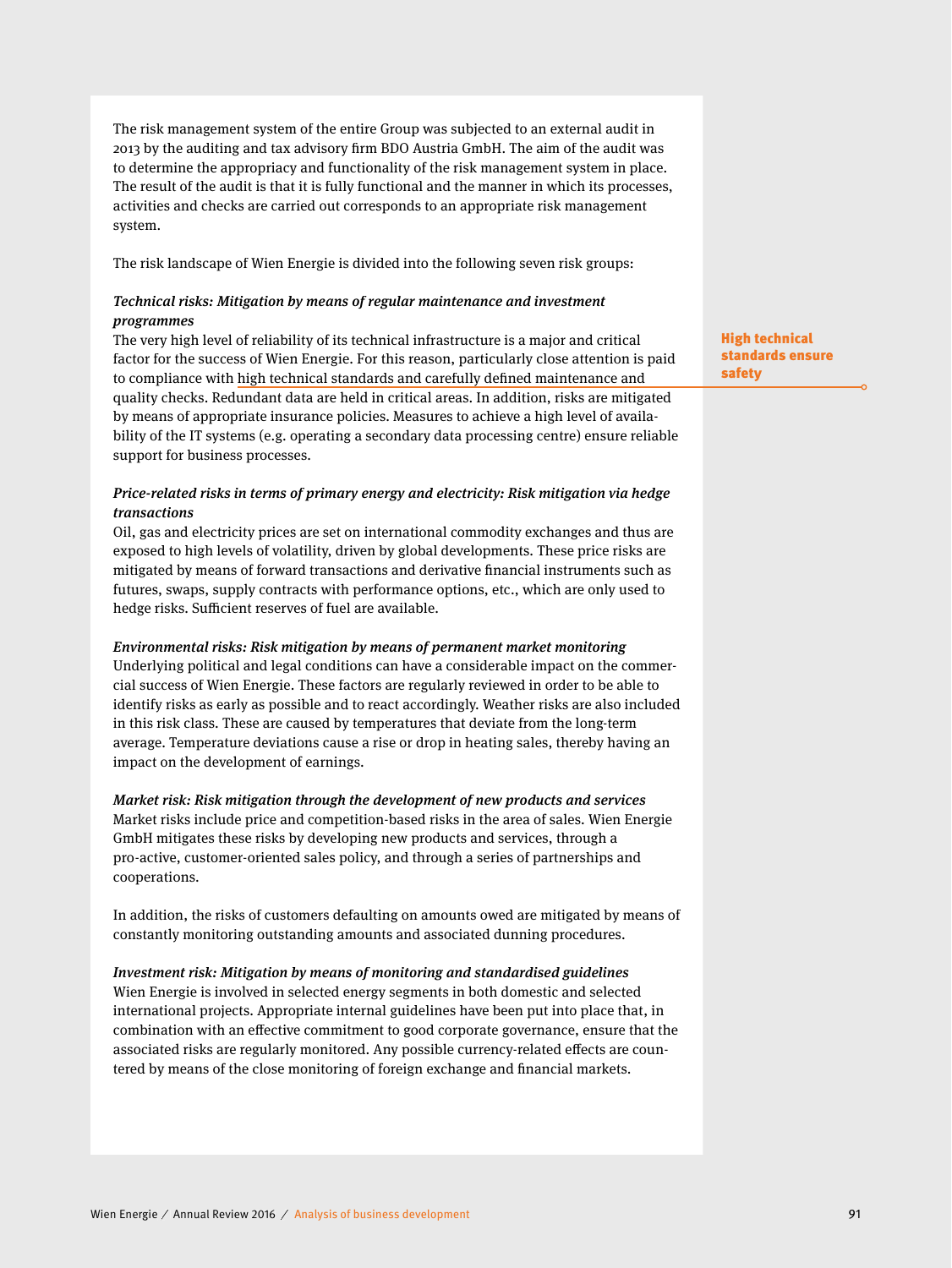| <b>Long-term financial</b><br>investment is<br>conservative      | Financial risks: Actively controlled by treasury and asset management<br>This risk class includes, in particular, those risks associated with short and long-term<br>investments. Short-term working capital is managed and optimised by a Group-wide cash<br>pooling scheme. Long-term financial investment is conservative. The focus is based on<br>the regulations for pension funds; the underlying business process is subjected to an<br>external audit every year by an auditor. Corresponding risk analysis concepts are regu-<br>larly employed. Limits ensure that countermeasures can be taken in good time. The risk<br>of banks defaulting, which is determined on the basis of their rating, is mitigated through                                                                                                                                                                                                                                                 |
|------------------------------------------------------------------|----------------------------------------------------------------------------------------------------------------------------------------------------------------------------------------------------------------------------------------------------------------------------------------------------------------------------------------------------------------------------------------------------------------------------------------------------------------------------------------------------------------------------------------------------------------------------------------------------------------------------------------------------------------------------------------------------------------------------------------------------------------------------------------------------------------------------------------------------------------------------------------------------------------------------------------------------------------------------------|
|                                                                  | diversification controlled by limits.<br>Organisational and personnel risks: IPD as risk mitigation<br>Potential personnel risks are regularly evaluated by the Wiener Stadtwerke Group,<br>compared with a benchmark and made available to Wien Energie GmbH. Within the<br>scope of the Group's integrated personnel development (IPD) concept, various methods<br>are used such as, for example, employee orientation meetings, which are intended to<br>mitigate and/or avoid these risks.                                                                                                                                                                                                                                                                                                                                                                                                                                                                                   |
|                                                                  | Internal control system (ICS)<br>Wien Energie's ICS refers to all of the measures implemented at the Company to safe-<br>guard the efficiency and effectiveness of business processes, to identify major risks and<br>errors, to protect the Company's assets, ensure compliance with external regulations,<br>and to effectively secure the transparent and proper management of the Company. The<br>Internal Audit Division concentrates on how business processes are handled, as well as<br>on the internal control and risk management system, in accordance with an annual audit<br>programme approved by the Management Board.                                                                                                                                                                                                                                                                                                                                            |
| <b>Compliance with all</b><br>legal requirements is<br>monitored | The ICS ensures that all relevant business processes and their material risks are recorded<br>and minimised through corresponding controls, and that important documentation and<br>responsibilities are transparently recorded and stored. Compliance with all of the legal<br>requirements relevant to the Group is monitored and checked. The reliability of financial<br>reporting is ensured. The ICS is developed in an organisational structure defined by a<br>Group guideline and through a periodic reporting obligation to the general management<br>teams. The roles and responsibilities within the ICS control process are clearly defined<br>in this Group guideline. Ongoing risk identification and recognising errors occupy a key<br>role.<br>At 31 December 2016, Wien Energie GmbH is not aware of any risks that, either<br>independently or in combination with other factors, could represent a risk or risks to<br>the future existence of the Company. |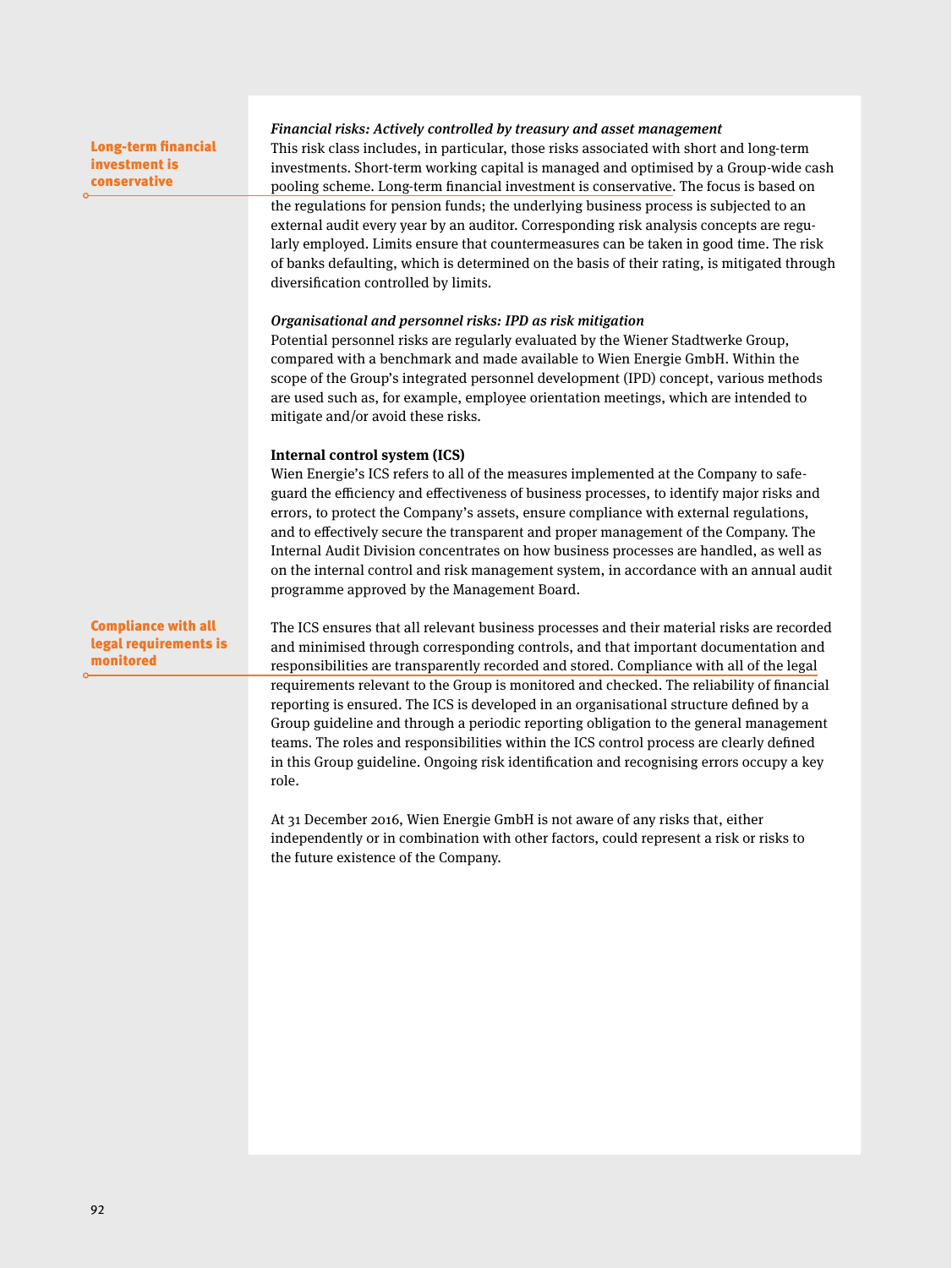## **9. Outlook**

#### **Clear course of growth**

Wien Energie is on a growth trajectory. The number of people living in Vienna is set to rise by a number equivalent to the population of Linz by 2030. Wien Energie will take advantage of the opportunities afforded by a growing city and surrounding population, investing over EUR 800 million over the next five years, around half of which in technologies for renewable energies. In addition to constructing more wind farms and expanding the use of hydropower, the focus is squarely on the expansion of photovoltaic installations. In doing so, not only will Wien Energie safeguard security of supply in a growing city, but also increase the proportion of energy produced from renewable sources. The aim is to produce at least 35 percent of electricity from renewable sources by 2030, and at least 40 percent of heat from renewable sources.

#### **Boosting efficiency and improving earnings**

Within the Company, the E17 project to boost operational efficiency is being continued and is expected to improve earnings by EUR 86 million by 2017. Nearly three quarters of this target had already been met by the end of 2016. Safeguarding earnings power and boosting profitability also serves to ensure the Company's long-term ability to finance its programme of investment.

#### **From supplier to innovative service provider**

Wien Energie will continue to evolve from a traditional utility company to become a service provider leveraging the opportunities offered by digitalisation. The Company will also bring innovative products and services to the market in the coming year. To this end, partnerships will be intensified with start-ups and industry newcomers from the fields of mobility, retail, telecommunications and IT. In the area of telecommunications, Wien Energie will further extend its fibre-optic network as part of its broadband offensive. In addition to this, Wien Energie will offer new services in the area of information and communication technology for business customers over the coming years. The Company will also launch a brand new market image in 2017.

#### **Smart home solutions**

Following the market launch of the new intelligent, all-in-one solution for detached homes, HausMaster, the offering is set to be supplemented by further product features and smart home components in the coming months. There are plans in the medium term to also create offers for customers living in rented apartments.

#### **E-mobility**

E-mobility is a clear area where Wien Energie can grow in the future. This Company sees itself as a pioneer here by setting up the necessary infrastructure of e-charging stations. Wien Energie had set up 440 publicly accessible charging stations in the Greater Vienna metropolitan area by the end of 2016. This expansion programme will be continued at full speed in 2017. Furthermore, Wien Energie will manage the setting up of a basic public network of charging stations as a cooperation partner of the City of Vienna.

Wien Energie will continue to evolve from a traditional utility company to become a service provider leveraging the opportunities offered by digitalisation.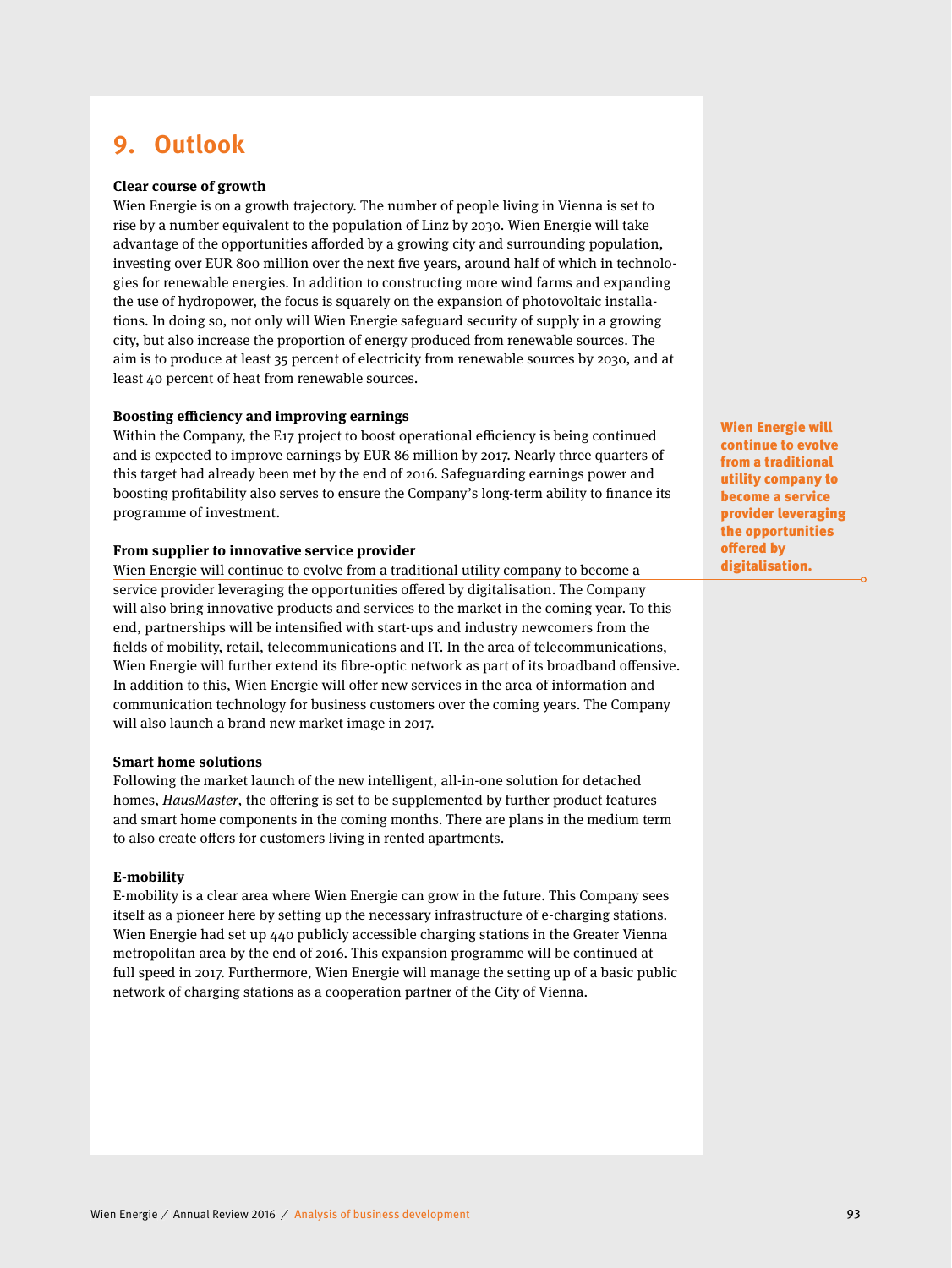#### **New local sources of heat**

According to forecasts, annual heat requirements in Vienna will increase by 200 megawatts a year. Wien Energie would like to capture around half of this growth for itself. The expansion plan sets out our objective to develop around 100 megawatts both centrally and by decentralised means, such as heat pumps. The existing, well-developed district heating network offers us the opportunity to concentrate supply. This makes it possible to access new customers with manageable means. Furthermore, we will make increased use of new, local sources of heat – such as geothermal energy, solar energy or industrial waste heat – and integrate these into the existing network. By the same token, the supply of cooling will also be increased. Wien Energie will double its total installed output to 200 megawatts by 2020.

#### **Conditions in the energy sector**

The European energy market is continuing to change. Highly volatile prices, rising competition and digitalisation will continue to shape developments. Moreover, energy and climate strategies at all political levels – EU, Austria, City of Vienna – are being revamped.

Merely selling purely kilowatt hours belongs to the past. Wien Energie is evolving and growing. As Austria's largest energy service provider, the Company will continue to focus its activities on the customer in the future, winning people over with its expertise and meeting the challenges of the new market with the necessary commercial prudence.

Vienna, 24 March 2017

#### **For the Management Board:**

Peter Gönitzer Karl Gruber Michael Strebl, Chairman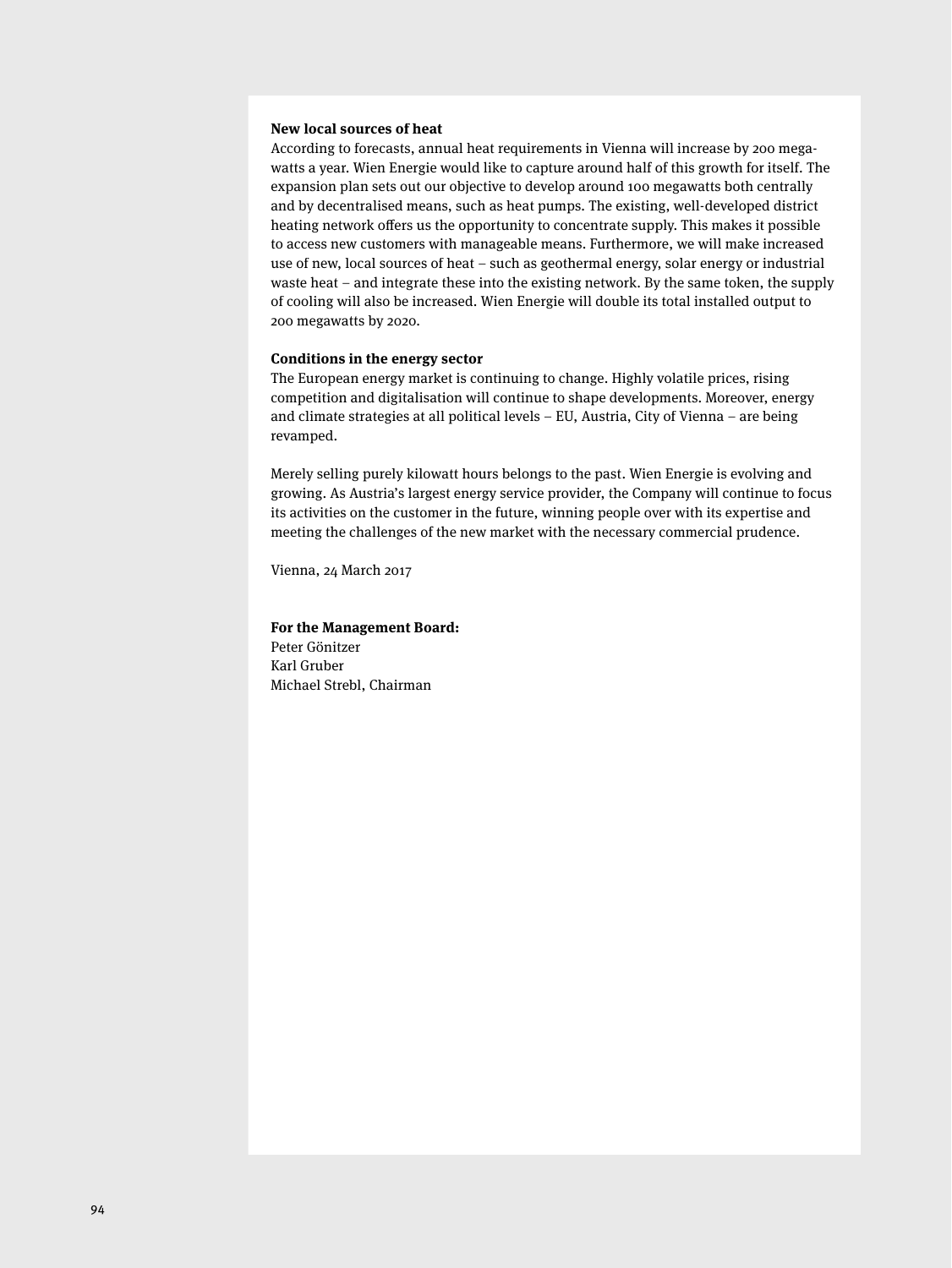# Management and executive bodies

#### **Members of the Management Board of Wien Energie GmbH**

**Michael Strebl,** Chairman, since 1 October 2016 **Thomas Irschik,** Chairman, until 30 September 2016 **Peter Gönitzer Karl Gruber,** from 1 March 2016 **Susanna Zapreva,** until 29 February 2016

## **Wien Energie Supervisory Board**

#### Chairman:

#### **Peter Weinelt,**

Member of the Board of Management of Wiener Stadtwerke Holding AG, and Chairman, since 2 November 2016 **Robert Grüneis,**  Member of the Board of Management of Wiener Stadtwerke

Holding AG, and Chairman, until 2 November 2016

#### 1<sup>st</sup> Deputy Chairman:

#### **Franz Oberndorfer,**

Head of the directorate of the municipal department of the City of Vienna (from 30 March 2016, Member of the Supervisory Board, from 14 March 2016)

2nd Deputy Chairman:

#### **Robert Lasshofer,** General Manager of Wiener Städtische Allgemeine Versicherung AG, Vienna Insurance Group

#### **Members**

**Stephan Auer-Stüger,**  City of Vienna (until 13 March 2016) **Christian Gantner,**  ebswien hauptkläranlage GmbH (from 14 March 2016) **Martin Krajcsir,**  Wiener Stadtwerke Holding AG (1<sup>st</sup> Deputy Chairman until 29 March 2016) **Heidrun Maier-de Kruijff ,** VÖWG **Alena Sirka-Bred,**  Municipal Department 26 – Data Protection, Information Law and Civil Status (until 13 March 2016) **Bernd Vogl,** 

#### MA 20, member since 5 October 2016

#### **Employee representatives:**

**Kurt Januschke,** Wien Energie GmbH **Roland Boigner,** Wien Energie GmbH **Martin Kink,** Wien Energie GmbH **Christian Szalay,** Wien Energie GmbH, since 2 November 2016

#### **Shareholder structure**

Wien Energie GmbH is a wholly-owned subsidiary of Wiener Stadtwerke Holding AG, and is therefore indirectly owned by the City of Vienna.

#### **Management of Wien Energie Vertrieb**

#### **Wolfgang Altmann,**

Regional General Manager of Wien Energie Vertrieb GmbH & Co KG and authorised signatory of EnergieAllianz Austria GmbH

#### **Christian Wojta,**

Regional General Manager of Wien Energie Vertrieb GmbH & Co KG and General Manager of EnergieAllianz Austria GmbH

#### **Management of Wien Energie Energiecomfort Martina Jochmann**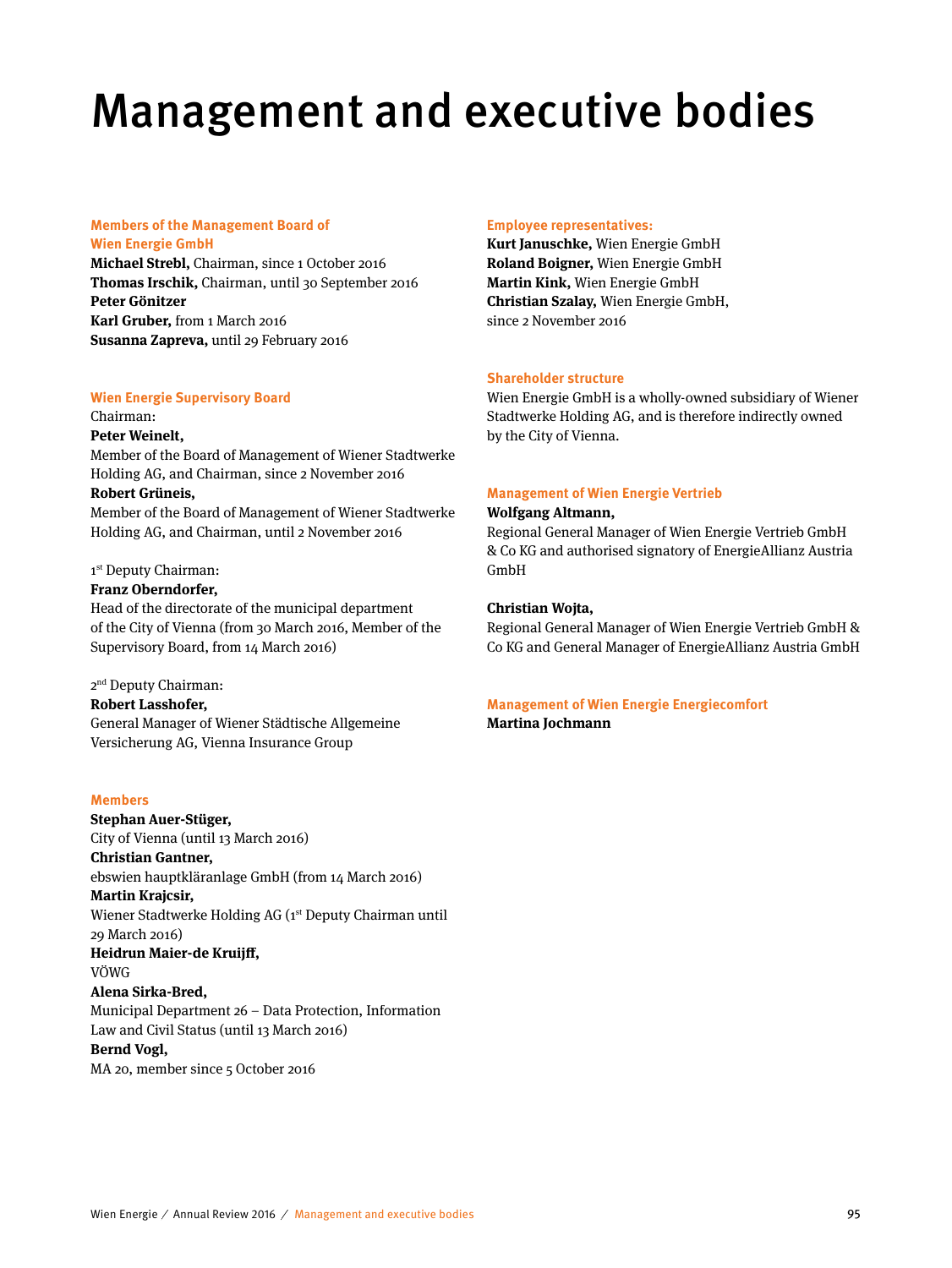# List of holdings

| <b>Fully consolidated companies</b><br>Interest in % |                                                                                              | Wien Energie<br>GmbH | <b>Group division</b><br><b>Wien Energie</b> |
|------------------------------------------------------|----------------------------------------------------------------------------------------------|----------------------|----------------------------------------------|
| 1.                                                   | Wien Energie GmbH, Thomas-Klestil-Platz 14, 1030 Vienna                                      | 100.00               | 100.00                                       |
| 2.                                                   | Facilitycomfort Energie- und Gebäudemanagement GmbH, Spittelauer Lände 45, 1090 Vienna       | 100.00               | 100.00                                       |
| 3.                                                   | Wien Energie Bundesforste Biomasse Kraftwerk GmbH, 1. Haidequerstraße 1, 1110 Vienna         | 66.66                | 66.66                                        |
| 4.                                                   | Wien Energie Bundesforste Biomasse Kraftwerk GmbH & Co KG, 1. Haidequerstraße 1, 1110 Vienna | 66.66                | 66.66                                        |
| 5.                                                   | Vienna Energy Természeti Erö KFT, Aradi utca 16, HU-1062 Budapest, Hungary                   | 100.00               | 100.00                                       |

| <b>Companies consolidated under the equity method</b> Interest in % |                                                                                     | Wien Energie<br>GmbH | <b>Group division</b><br><b>Wien Energie</b> |
|---------------------------------------------------------------------|-------------------------------------------------------------------------------------|----------------------|----------------------------------------------|
|                                                                     | 1. e&i EDV Dienstleistungsgesellschaft m.b.H., Thomas-Klestil-Platz 6, 1030 Vienna  | 50.00                | 50.00                                        |
|                                                                     | 2. EPZ Energieprojekt Zurndorf GmbH & Co KG, Kasernenstrasse 9, 7000 Eisenstadt     | 42.40                | 42.40                                        |
|                                                                     | 3. Kraftwerk Nußdorf Errichtungs- und Betriebs GmbH & Co KG, Am Hof 6a, 1010 Vienna | 33.33                | 33.33                                        |

| <b>Proportionally consolidated subsidiaries</b> Interest in % |                                                                                        | <b>Wien Energie</b><br>GmbH | <b>Group division</b><br><b>Wien Energie</b> |
|---------------------------------------------------------------|----------------------------------------------------------------------------------------|-----------------------------|----------------------------------------------|
|                                                               | 1. Wien Energie Vertrieb GmbH & Co KG, Thomas-Klestil-Platz 14, 1030 Vienna            | 100.00                      | 100.00                                       |
|                                                               | 2. Energie Allianz Austria GmbH, Wienerbergstrasse 11, 1100 Vienna                     | 45.00                       | 45.00                                        |
|                                                               | a) Naturkraft Energievertriebsgesellschaft m.b.H., Wienerbergstraße 11, 1100 Vienna    | 45.00                       | 45.00 <sup>1</sup>                           |
|                                                               | b) SWITCH Energievertriebsgesellschaft m.b.H., Wienerbergstraße 11, 1100 Vienna        | 45.00                       | 45.00 <sup>1</sup>                           |
|                                                               | c) EAA 24x7 GmbH, Wienerbergstraße 11, 1100 Vienna                                     | 45.00                       | $45.00^{1}$                                  |
|                                                               | 3. Pama-Gols Windkraftanlagenbetriebs GmbH & Co KG, Kasernenstrasse 9, 7000 Eisenstadt | 50.00                       | 50.00                                        |

1 Wholly-owned subsidiary of EnergieAllianz Austria GmbH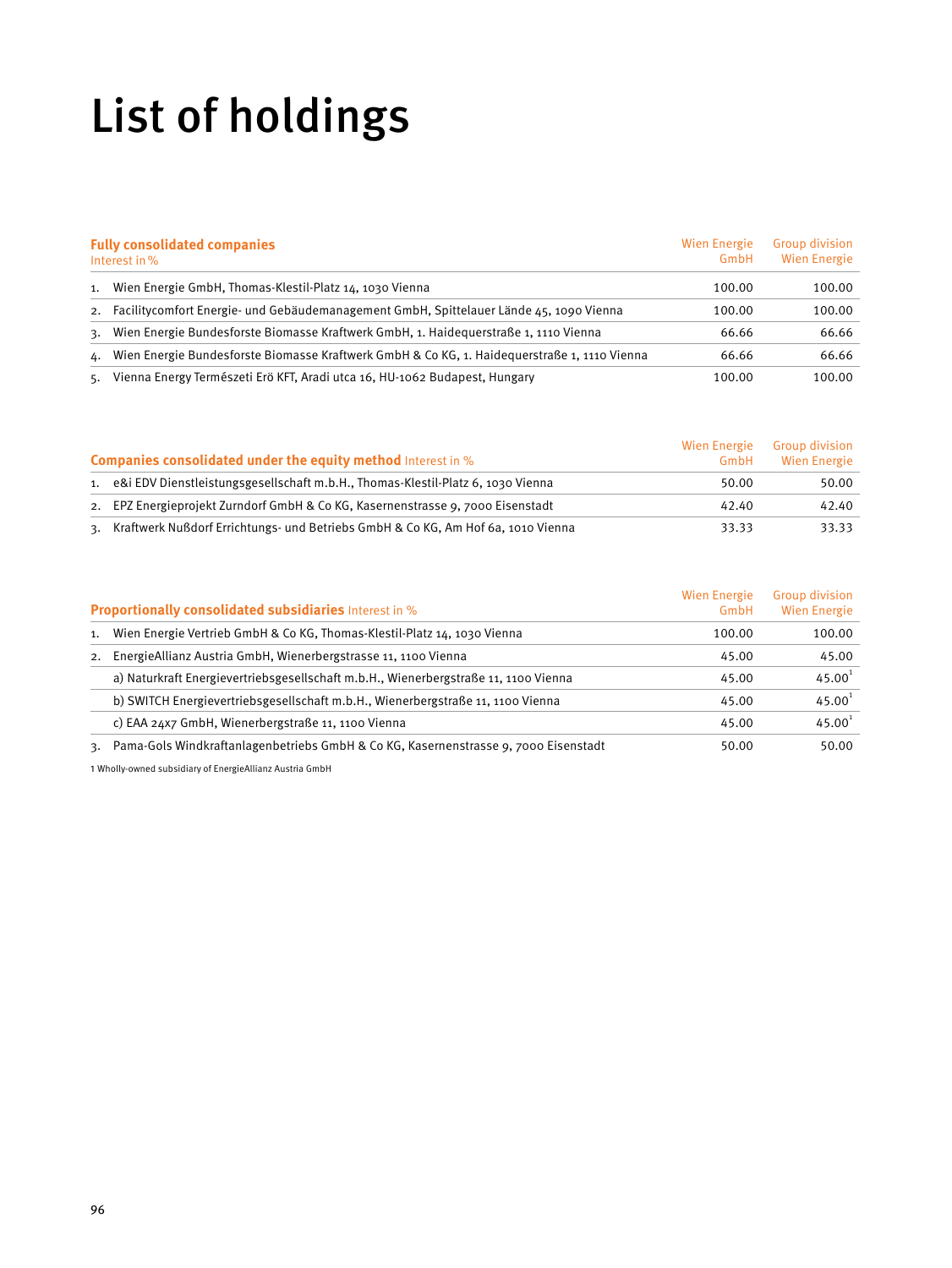| Companies not included in the full scope of consolidation $1/2$<br>Interest in % |                                                                                                               | <b>Wien Energie</b><br>GmbH | <b>Group division</b><br><b>Wien Energie</b> |
|----------------------------------------------------------------------------------|---------------------------------------------------------------------------------------------------------------|-----------------------------|----------------------------------------------|
| 1.                                                                               | Wienstrom Naturkraft GmbH, Thomas-Klestil-Platz 14, 1030 Vienna                                               | 100.00                      | 100.00                                       |
| 2.                                                                               | Wienstrom Naturkraft GmbH & Co KG, Thomas-Klestil-Platz 14, 1030 Vienna                                       | 100.00                      | 100.00                                       |
| 3.                                                                               | Serviskomfort s.r.o., Volgogradská 88, SK-o8001 Prešov, Slovakia                                              | 0.00                        | 100.00                                       |
|                                                                                  | 4. MHC Calinesti Rau S.R.L., Street Sfanta Vineri, no.29, Bectro-Center, RO-030203 Bucharest, Romania         | 100.00                      | 100.00                                       |
|                                                                                  | 5. Hauscomfort GmbH, Thomas-Klestil-Platz 15, 1030 Vienna                                                     | 0.00                        | 100.00                                       |
| 6.                                                                               | Energiecomfort Hungary Energetik, Régi Vámház tér 12, HU-9200 Mosonmagyaróvár, Hungary                        | 0.00                        | 100.00                                       |
| 7.                                                                               | Vienna Energy forta naturala S.R.L., Street Sfanta Vineri, no.29, Bectro-Center, RO-030203 Bucharest, Romania | 100.00                      | 100.00                                       |
| 8.                                                                               | Spravbytkomfort a.s., Volgogradská 88, SK-08001 Prešov, Slovakia                                              | 0.00                        | 55.00                                        |
| 9.                                                                               | Wien Energie Bernegger Wasserspeicherkraftwerk Pfaffenboden GmbH, Gradau 15, 4591 Molln                       | 100.00                      | 100.00                                       |
|                                                                                  | 10. Energy Eastern Europe Hydro Power GmbH, Hans-Klöpfer-Strasse 28-30, 8750 Judenburg                        | 100.00                      | 100.00                                       |

1 Not consolidated on the grounds of Article 249 (2) of the Austrian Commercial Code (UGB)<br>2 On the grounds of immateriality in terms of providing a true and fair picture of the assets, financial and earnings positions, no

| Companies not consolidated under the equity method <sup>1</sup><br>Interest in % |                                                                                                        | Wien Energie<br>GmbH | <b>Group division</b><br>Wien Energie |
|----------------------------------------------------------------------------------|--------------------------------------------------------------------------------------------------------|----------------------|---------------------------------------|
|                                                                                  | 1. Pama-Gols Windkraftanlagenbetriebs GmbH, Kasernenstrasse 9, 7000 Eisenstadt                         | 50.00                | 50.00                                 |
|                                                                                  | 2. Ortswärme Oberstaufen Verwaltungs GmbH, Schloßstrasse 8, D-87534 Oberstaufen, Germany               | 0.00                 | 50.00                                 |
|                                                                                  | 3. Ortswärme Oberstaufen GmbH & Co KG, Schloßstrasse 8, D-87534 Oberstaufen, Germany                   | 0.00                 | 50.00                                 |
|                                                                                  | 4. Bytkomfort s.r.o., SNP 9, SK-94060 Nové Zamky, Slovakia                                             | 0.00                 | 49.00                                 |
|                                                                                  | 5. Kraftwerk Nußdorf Errichtungs- und Betriebs GmbH, Am Hof 6a, 1010 Vienna                            | 33.33                | 33.33                                 |
|                                                                                  | 6. EVN-Wien Energie Windparkentwicklungs- und Betriebs GmbH, Thomas-Klestil-Platz 14, 1030 Vienna      | 50.00                | 50.00                                 |
| 7.                                                                               | EVN-Wien Energie Windparkentwicklungs- und Betriebs GmbH & Co KG, Thomas-Klestil-Platz 14, 1030 Vienna | 50.00                | 50.00                                 |
|                                                                                  | 8. Aspern Smart City Research GmbH, Thomas-Klestil-Platz 14, 1030 Vienna                               | 29.95                | 29.95                                 |
|                                                                                  | 9. Aspern Smart City Research GmbH & Co KG, Seestadtstrasse 27, 1220 Vienna                            | 29.95                | 29.95                                 |
|                                                                                  | 10. EP Zurndorf GmbH, Kasernenstrasse 9, 7000 Eisenstadt                                               | 42.40                | 42.40                                 |

1 Not consolidated on the grounds of Article 263 (2) UGB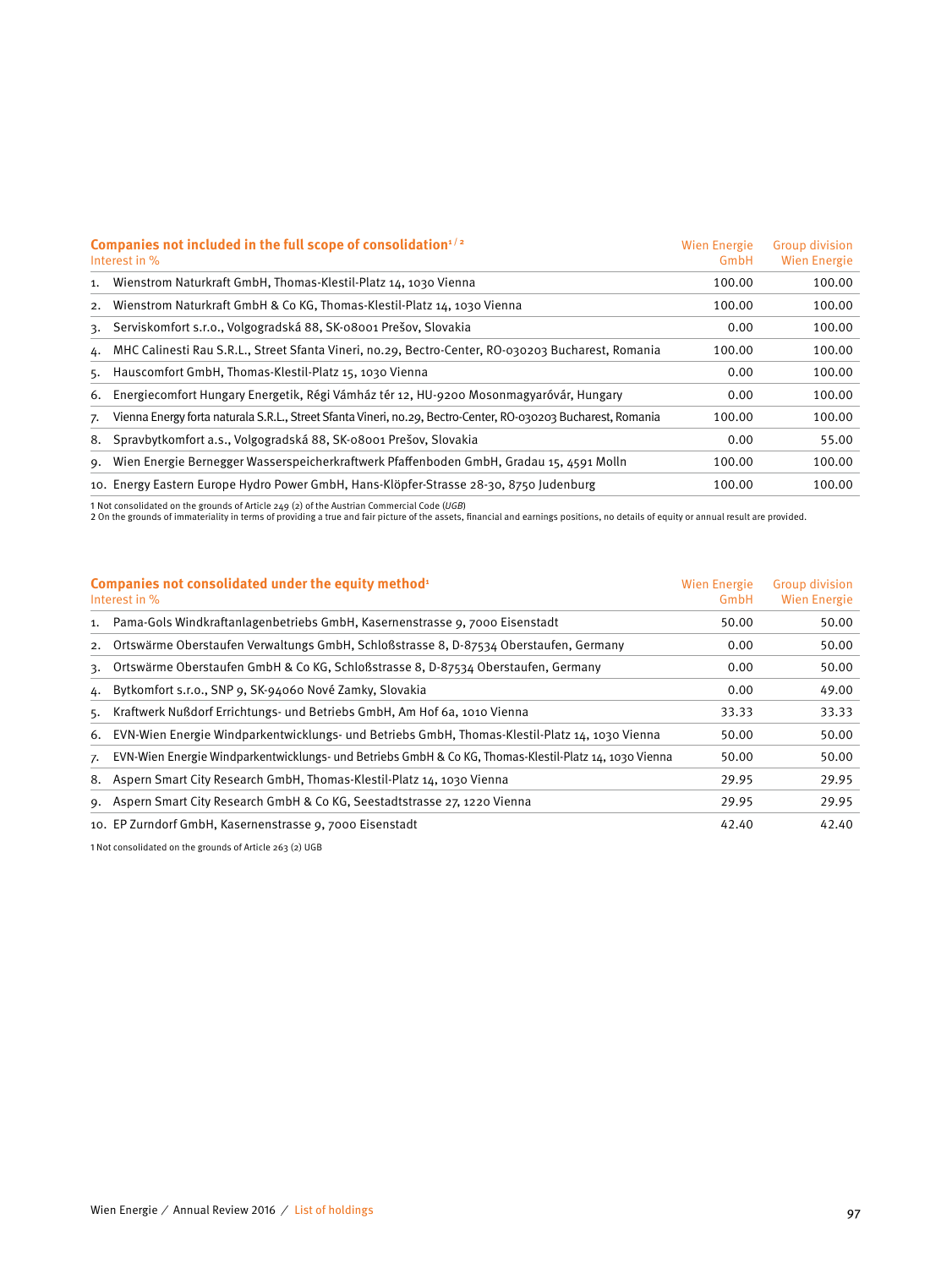# Corporate governance

The risk and control instruments employed by Wien Energie serve to implement the Company's strategy, taking into account all statutory and Group-internal requirements. The economic, environmental and social orientation of the Company should be preserved on a sustainable basis with the auditing mechanisms and bodies in place.

Wien Energie's risk management system is based on the internationally recognised standards of COSO (Committee of Sponsoring Organizations of the Treadway Commission). The Company can react to unforeseen events in a rapid and appropriate way using standardised processes based on risk assessment questionnaires or a risk database and risk control matrices. Results from ongoing risk evaluation are regularly forward to the management team. There are risk controllers in every corporate division who check the smooth running of risk management processes. In addition to this, they monitor the work of the various issue-specific risk controllers who are employed in the areas of finance, IT, procurement, investments and personnel, thereby ensuring an effective link between the different monitoring bodies. For details about risk management, see the analysis of the course of business from page 90.

#### **Internal control system (ICS)**

ICS refers to a control system aimed at monitoring and controlling the efficacy and efficiency of commercial operations, the reliability of financial reporting and compliance with the legal requirements relevant to the Group. The ICS documentation system then serves as a basis for ICS internal auditing activities.

#### **Supervisory Board**

In accordance with Art. 29 of the Austrian Companies Act (GmbH-Gesetz), Wien Energie has set up a supervisory board that fulfils its duties as defined by law and plays a key role in determining the strategic alignment of the Company. A list of its members is provided on page 95.

Four ordinary and two extraordinary Supervisory Board meetings were held during the 2016 financial year. The General Management fulfilled its obligation to provide information as stipulated in Art. 28 of the Austrian Companies Act (GmbH-Gesetz), obtaining the statutory or legally required consent of the Supervisory Board in cases where this approval is needed or for fundamental decisions.

#### **Other controlling bodies**

In compliance with the Austrian Stock Corporation Act (Aktiensgesetz), Wiener Stadtwerke Holding AG has an Internal Audit Department. In the course of internal auditing, all divisions are audited, including subsidiaries and majority shareholdings. The Internal Audit Division concentrates on commercial viability, appropriacy, safety and the correct of work processes at Wien Energie, in which the auditors have access to all documents as a result of their passive and active right to be informed. Furthermore, they are must be entitled to full access to all company facilities.

Vienna's city constitution stipulates that all companies in which the City of Vienna holds a majority stake must be audited by the Audit Division of the City of Vienna. They regularly inspect a whole host of corporate aspects and processes at Wien Energie, ranging from monitoring the technical functionality of facilities to auditing commercial procedures.

The Austrian Court of Audit is another external controlling body, one which is responsible for evaluating the performance of Wien Energie. In addition to the accounting audit, the use of funds is also audited to ensure economy, appropriacy and commercial viability.

#### **Code of conduct and compliance**

Both Wiener Stadtwerke and its subsidiaries have a particular obligation to ensure a high level of service quality as well as to the values of integrity, reliability, transparency and accountability. In order to raise awareness for these obligations, the most important fundamentals relating to conduct were compiled to create a code of conduct.

Wiener Stadtwerke's code of conduct serves as a guide for each and every employee in the Wiener Stadtwerke Group. It can be accessed at www.wienerstadtwerke.at/ Verhaltenskodex.

A compliance management system has been established at Wiener Stadtwerke Holding AG to ensure compliance with all the relevant guidelines and legal requirements. Compliance officers at each of the Group companies are responsible for coordinating action in this area. Ongoing training courses for employees are held to raise awareness of critical issues, notably in the areas of procurement and divestiture.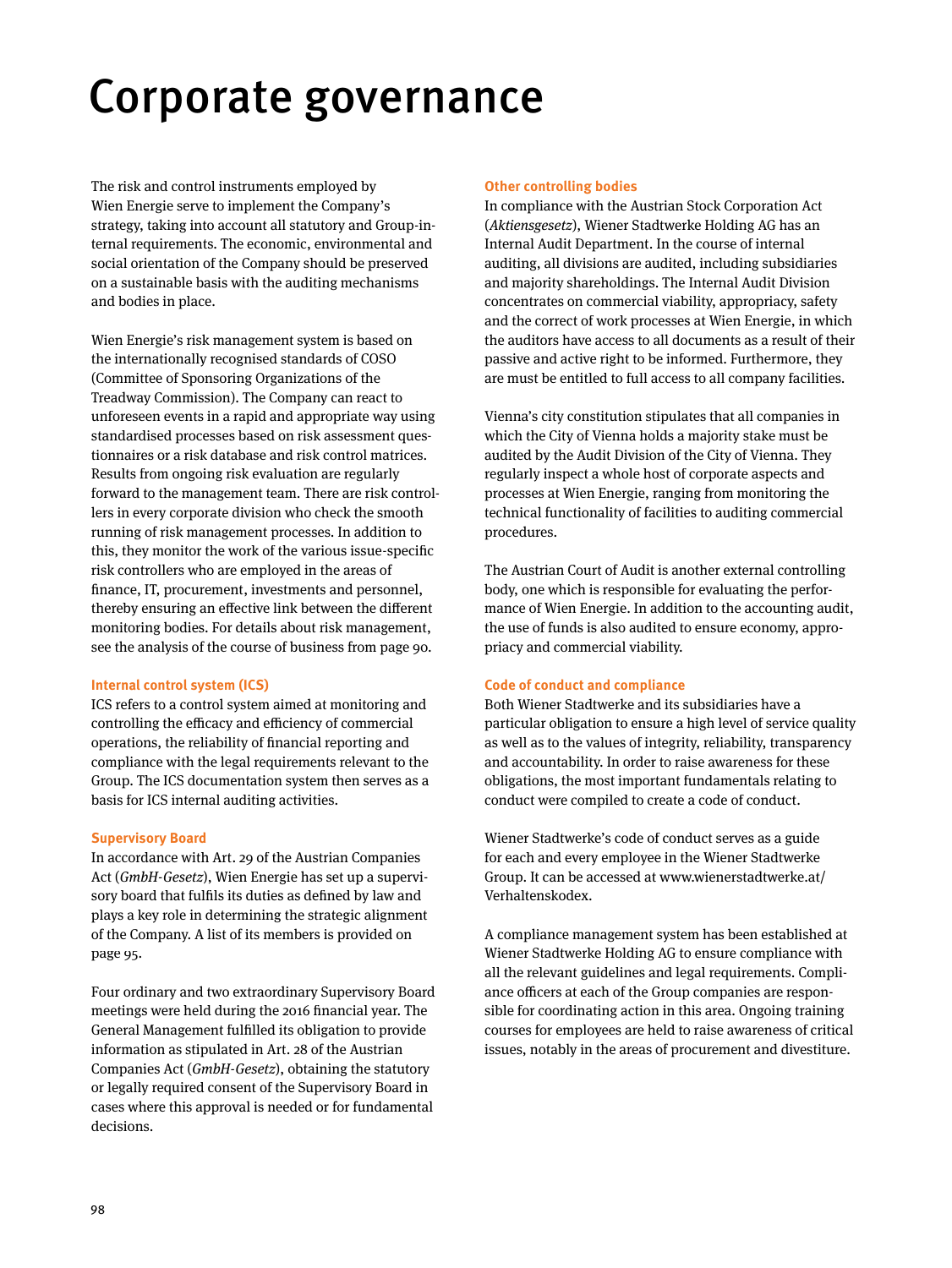# Imprint

#### **Published by**

Wien Energie GmbH Thomas-Klestil-Platz 14 1030 Vienna, Austria Tel.: +43 (0)1 4004-0 Fax: +43 (0)1 4004-73908 office@wienenergie.at www.wienenergie.at

#### **Concept, editing and graphics**

EGGER & LERCH Corporate Publishing, Vienna www.egger-lerch.at Editorial concept and text: Gerhard Mészáros Graphical concept and design: Sonja Huber

#### **Translation**

Anglo-Austrian Communications

#### **Images, Illustrations**

Ian Ehm (pages 3, 8–12, 43, 46, 48–49, 59, 61), Vienna Paint (page 16), Shutterstock: amgun / Roman Sotola (page 6) / Venomous Vector (pages 6–7) / Visual Generation (page 6) / Tanor (page 7) / mjaud (page 7) / RedKoala (page 7) / ElenaShow (pages 14–15) / VoodooDot (pages 14–15) / totojang1977 (pages 20–21) / Halfpoint (page 35) / Iconic Bestiary (page 45) / alphaspirit (page 47) / N Azlin Sha (page 37) / canadastock (pages 66–67) / bygermina (page 52), Wien Energie (pages 20, 28, 36, 40, 44), Michele Pauty (pages 21, 40, 43, 54, 69), Erwin Wodicka/Fotolia.com (page 22–23), Wiener Wildnis – Popp-Hackner (page 24), Wiener Netze/Alex Nussbaumer (page 30), News on Video (pages 28, 32–33), Daniel Willinger (page 32), WhatAVenture GmbH (page 34), Christian Jobst (page 50), Fotolia.com/everythingpossible (page 50), Bohmann Verlag (page 51), Johann Stritzinger (page 54), GEPA Pictures/Philipp Brem (page 56), Christian Hofer (pages 58, 60), Ludwig Schedl (page 55), Martin Steiger (pages 56–57), Christian Jobst (page 66), Fotoagentur Diener (page 68), Astrid Knie (page 68), GEPA pictures/Mario Kneisl (page 69)

#### **Printing**

Druckerei Lischkar & Co Ges.m.b.H., Vienna SIMSA GmbH, Vienna

#### **Information about the Annual Review**

Ilona Matusch Head of Corporate Communications Tel.: +43 (0)1 4004-38027 ilona.matusch@wienenergie.at

Wien Energie has taken great care to ensure that the information and data contained in this Annual Review are accurate. However, no liability shall be accepted for any inaccuracies, omissions or printing errors.

Print deadline: 18 April 2017